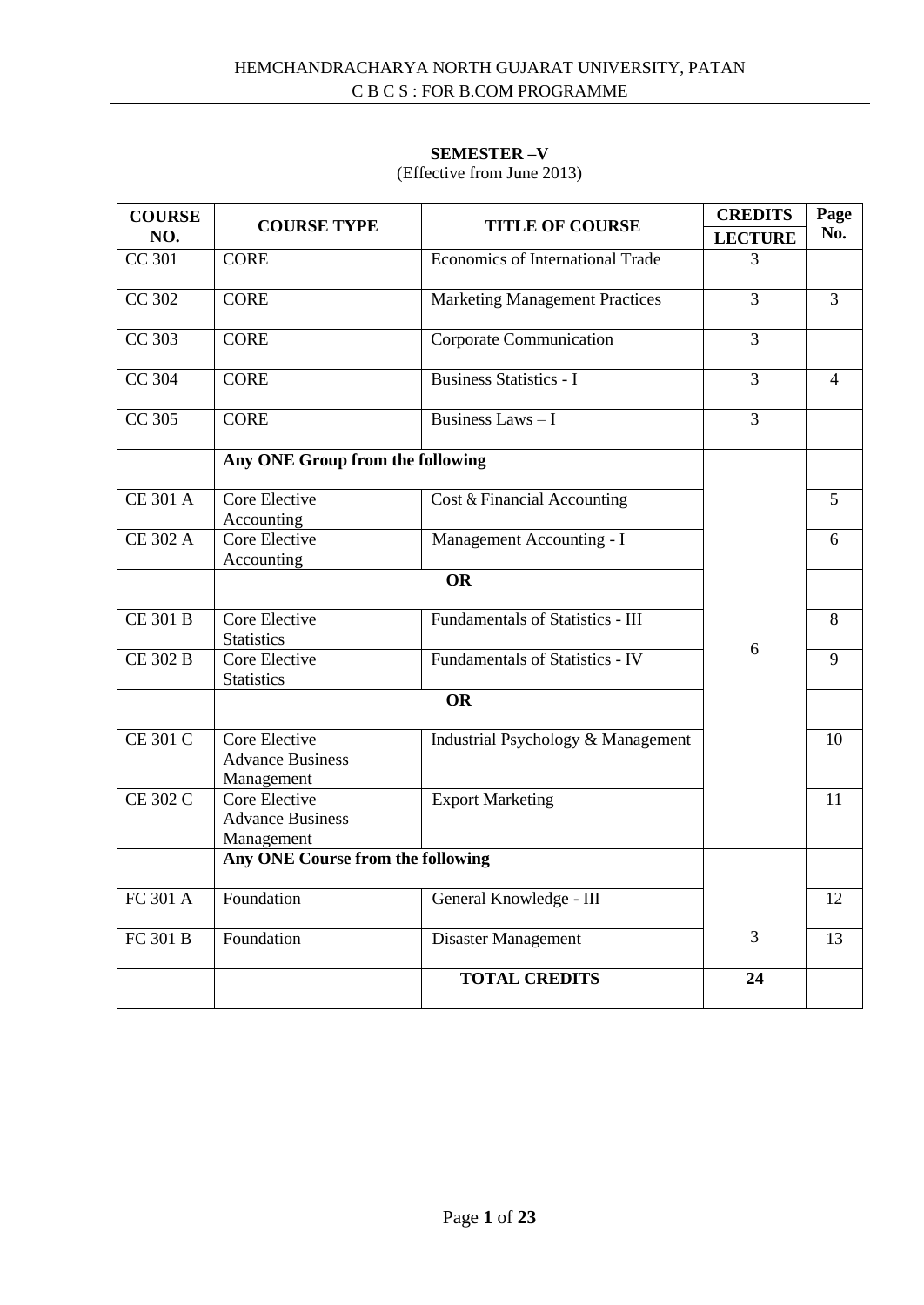# **SEMESTER – VI**

| <b>COURSE</b><br>NO. | <b>COURSE TYPE</b>                                     | <b>TITLE OF COURSE</b>                         | <b>CREDITS</b><br><b>LECTURE</b> | Page<br>No. |
|----------------------|--------------------------------------------------------|------------------------------------------------|----------------------------------|-------------|
| CC 306               | <b>CORE</b>                                            | Indian Business and Economic<br>Environment    | 3                                |             |
| CC 307               | <b>CORE</b>                                            | <b>Fundamentals of Financial</b><br>Management | 3                                | 14          |
| <b>CC 308</b>        | <b>CORE</b>                                            | Media and Public Relation<br>Communication     | 3                                |             |
| CC 309               | <b>CORE</b>                                            | <b>Business Statistics - II</b>                | 3                                | 15          |
| <b>CC 310</b>        | <b>CORE</b>                                            | <b>Business Laws - II</b>                      | 3                                |             |
|                      | Any ONE Group from the following                       |                                                |                                  |             |
| <b>CE 303 A</b>      | Core Elective<br>Accounting                            | Management Accounting - II                     |                                  | 16          |
| <b>CE 304 A</b>      | Core Elective<br>Accounting                            | Auditing - II                                  |                                  | 17          |
|                      |                                                        | <b>OR</b>                                      |                                  |             |
| <b>CE 303 B</b>      | Core Elective<br><b>Statistics</b>                     | Fundamentals of Statistics - V                 | 6                                | 18          |
| <b>CE 304 B</b>      | Core Elective<br><b>Statistics</b>                     | <b>Fundamentals of Statistics - VI</b>         |                                  | 19          |
|                      |                                                        | <b>OR</b>                                      |                                  |             |
| <b>CE 303 C</b>      | Core Elective<br><b>Advance Business</b><br>Management | <b>International Marketing</b>                 |                                  | 20          |
| <b>CE 304 C</b>      | Core Elective<br><b>Advance Business</b><br>Management | <b>Stress Management</b>                       |                                  | 21          |
|                      | Any ONE Course from the following                      |                                                |                                  |             |
| FC 302 A             | Foundation                                             | General Knowledge - IV                         | 3                                | 22          |
| FC 302 B             | Foundation                                             | <b>Recent Trends in Management</b>             |                                  | 23          |
|                      |                                                        | <b>TOTAL CREDITS</b>                           | 24                               |             |

(Effective from December 2013)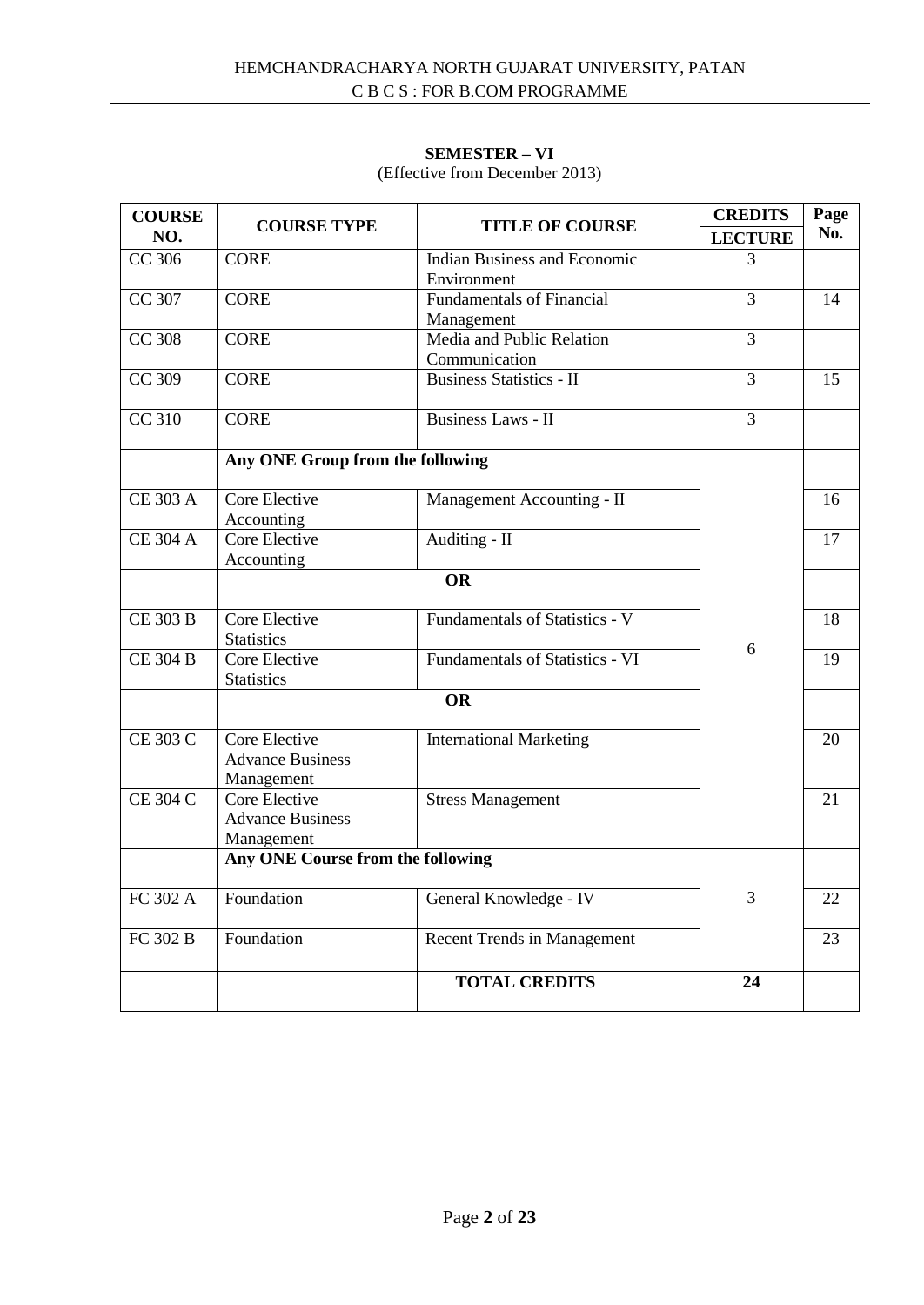| Programme Name        | <b>Bachelor of Commerce</b>           |
|-----------------------|---------------------------------------|
| Semester              | Fifth                                 |
| Course No             | CC 302                                |
| Course Name           | <b>Marketing Management Practices</b> |
| Course Type           | <b>CORE</b>                           |
| <b>Effective From</b> | $JUNE - 2013$                         |

# **CC 302 :: Marketing Management Practices**

| Unit<br>No.    |              | Content                                                                                                                                                                           | <b>Marks</b> | Credit |
|----------------|--------------|-----------------------------------------------------------------------------------------------------------------------------------------------------------------------------------|--------------|--------|
| $\mathbf{1}$   | A            | Marketing Environment : Meaning, Internal Environment and<br>External Environment, Micro Environment and Macro Environment                                                        | 25 %         | 0.75   |
|                | $\mathbf{B}$ | Strategic Marketing: Meaning, significance, Process of Strategic<br>Marketing, Factors affecting to market Mix, Managing the marketing<br>efforts, Growth strategy                |              |        |
| $\overline{2}$ | $\mathsf{A}$ | Product Innovations: Product: Meaning, classification,<br>Product innovation : Meaning, types, Productivity life cycle, product<br>policy                                         | 25 %         | 0.75   |
|                | $\mathbf B$  | Product Line: Meaning, Product Line, Length, Line Sitreatching,<br>decision, Line filling decision, Line modernization decision, product<br>mix strategy,                         |              |        |
| $\overline{3}$ | $\mathsf{A}$ | Marketing channel and communication<br>Intermediaries of distribution channel, usefulness of Intermediaries,<br>types of channel of distribution, selection of marketing channel. | 25 %         | 0.75   |
|                | B            | Marketing communication<br>Meaning, significance, process of marketing communication,<br>decision of marketing communication,                                                     |              |        |
| $\overline{4}$ | A            | <b>International Marketing</b><br>International<br>Meaning,<br>marketing<br>Economic<br>environment,<br>environment, Political, Legal and Cultural environment.                   | 25 %         | 0.75   |
|                | <sub>B</sub> | International Marketing decision, market selection decision, entry in<br>international market decision, Direct investment in international<br>market, Marketing mix decision.     |              |        |

- 1. Marketing Management R. C. Patel : Vir Narmad South Gujarat University
- 2. Marketing Management : T. J. Rana : B. S. Shah Prakashana, Ahmedabad
- 3. Marketing Management : Kumar Prakashan, Ahmedabad.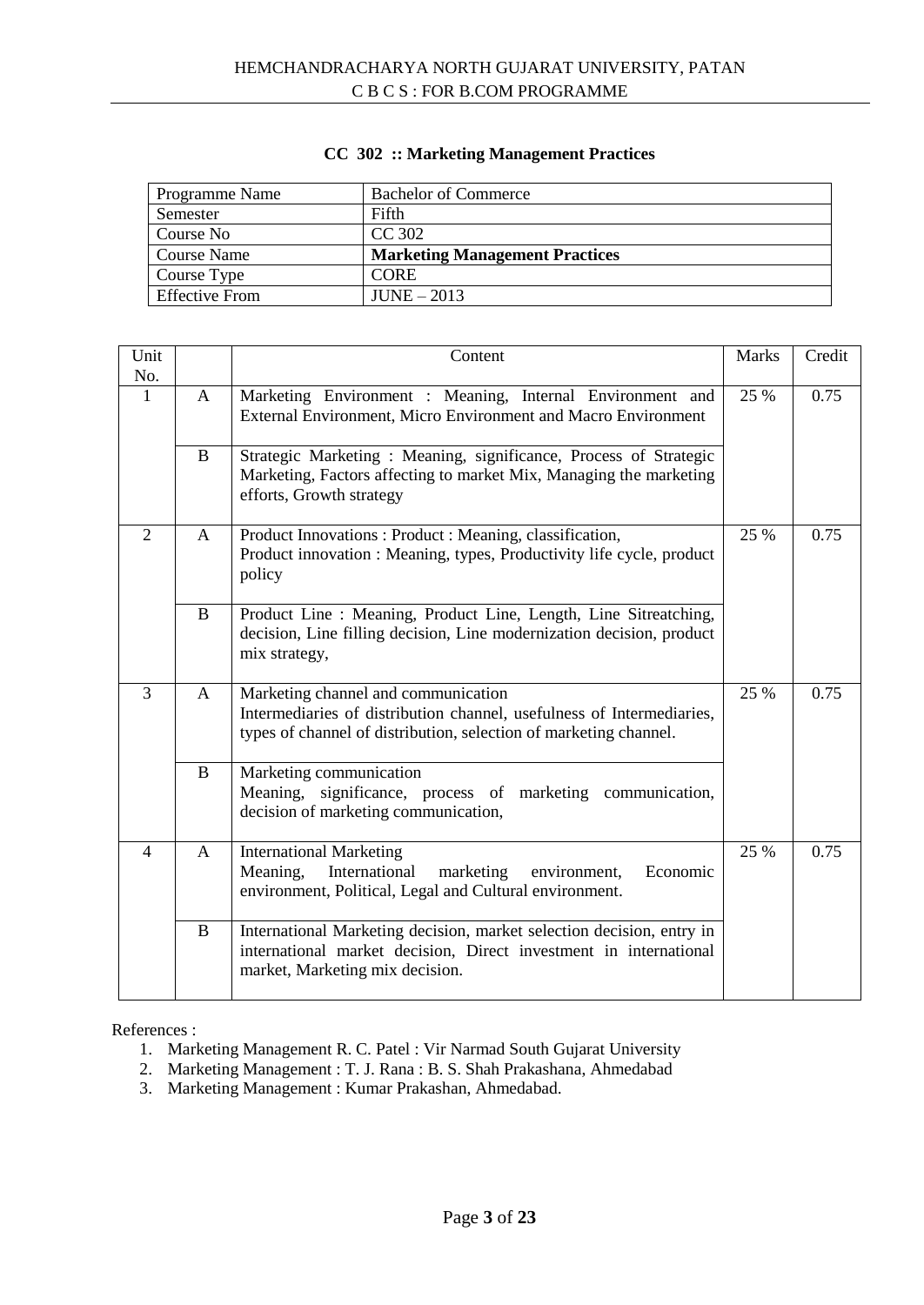# **CC 304 :: Business Statistics - I**

| Programme Name        | <b>Bachelor of Commerce</b>    |
|-----------------------|--------------------------------|
| Semester              | Fifth                          |
| Course No             | CC 304                         |
| <b>Course Name</b>    | <b>Business Statistics - I</b> |
| Course Type           | <b>CORE</b>                    |
| <b>Effective From</b> | $JUNE - 2013$                  |

| Unit<br>No.    | Content                                                                                                                                                                                                                                                                                                                                                                                                                              | <b>Marks</b> | Credit |
|----------------|--------------------------------------------------------------------------------------------------------------------------------------------------------------------------------------------------------------------------------------------------------------------------------------------------------------------------------------------------------------------------------------------------------------------------------------|--------------|--------|
| $\mathbf{1}$   | Differentiation<br>Definition of derivatives of function $f(x)$ . Derivative of definition.<br>Derivatives of function of the type $x^n$ , $e^x$ , $a^x$ and log x (without<br>proof). Rules of differentiation (without proof), Derivatives of<br>composite and implicit functions. Logarithmic differentiation.<br>Maxima and Minima. Cases of one variable involving second order<br>derivative.                                  | 25 %         | 0.75   |
| 2              | <b>Index Numbers</b><br>Meaning, Definition, Characteristics, Uses and Limitations of Index<br>Number, Methods of constructing price and quantity indices -<br>Laspeyre's, Paache's, Fisher's, Dorbish - Bowley's and Marshal -<br>Edgeworth's index numbers, Cost of Living Index Number of<br>Consumer price index number, Test of adequacy – Time and Factor<br>reversal tests, Chain-base index numbers, Base shifting splicing. | 25 %         | 0.75   |
| $\overline{3}$ | Interpolation and Extrapolation.<br>Meaning of interpolation and extrapolation, Assumptions, its<br>importance, Methods of interpolation and extrapolation - Newton's<br>method, Binomial expansion method and Lagrange's method.                                                                                                                                                                                                    | 25 %         | 0.75   |
| $\overline{4}$ | Business Applications of Derivatives.<br>Mathematical functions of demand and supply, price elasticity of<br>demand and supply, Cost functions – average cost, marginal cost,<br>marginal revenue and average revenue and their relationship with<br>elasticity of demand. Market equilibrium, Monopoly problems.                                                                                                                    | 25 %         | 0.75   |

- 1. Business Statistics by Rana , Dalal and others By Sudhir Prakashan, Ahmedabad
- 2. Hooda R. P. : Statistics for Business and Economics, Macmillan, New Delhi
- 3. Levin and Rubin : Statistics of Management, Prentice-Hall of India, New Delhi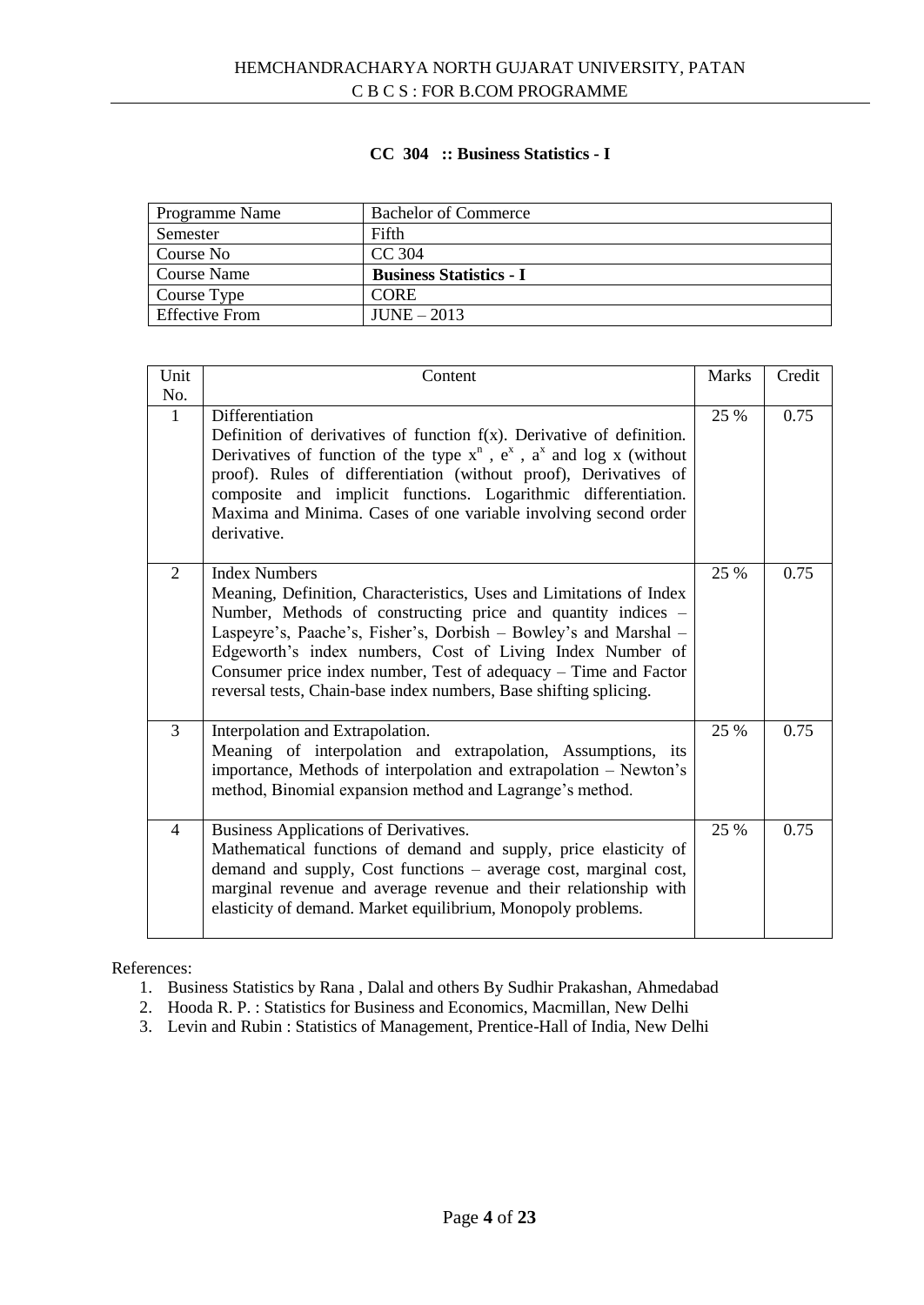| Programme Name        | <b>Bachelor of Commerce</b>            |
|-----------------------|----------------------------------------|
| Semester              | Fifth                                  |
| Course No             | <b>CE 301 A</b>                        |
| Course Name           | <b>Cost &amp; Financial Accounting</b> |
| Course Type           | <b>CORE Elective</b>                   |
| <b>Effective From</b> | $JUNE - 2013$                          |

## **CE 301 A :: Cost & Financial Accounting**

| Unit           | Content                                                                                                                                                                                                                                                                                                                                                                                                                                                                                                                               | <b>Marks</b> | Credit |
|----------------|---------------------------------------------------------------------------------------------------------------------------------------------------------------------------------------------------------------------------------------------------------------------------------------------------------------------------------------------------------------------------------------------------------------------------------------------------------------------------------------------------------------------------------------|--------------|--------|
| No.            |                                                                                                                                                                                                                                                                                                                                                                                                                                                                                                                                       |              |        |
| $\mathbf{1}$   | <b>Process Costing</b><br>1. Introduction<br>2. Process of ascertaining Process Cost<br>3. Difference between process costing and Job costing<br>4. Features of Process costing<br>5. Elements of cost of each process<br>6. Process loss and wastage, Normal Loss, Abnormal Loss,<br>Abnormal Gain<br>7. Inter process profit                                                                                                                                                                                                        | 25 %         | 0.75   |
| $\overline{2}$ | <b>Marginal Costing</b><br>1. Introduction, Definition and Characteristics of Marginal<br>Costing, Advantages and Limitations of Marginal costing<br>2. Marginal Costing vs. Absorption Costing<br>3. Certain Terms: Contribution, Profit Volume Ratio, Break<br>Even Point, Margin of Safety, Key Factor, Break Even<br>Chart,<br>4. Decision Making techniques : Make or Buy, Optimizing of<br>Sales Mix, Sale in Foreign Market, Problems when Material<br>or Labour is a key factor<br>Graphical method of Break Even Point<br>5. | 25 %         | 0.75   |
| 3              | Amalgamation of Companies in the nature of merger:<br>Under Pooling of Interests Method (AS 14).                                                                                                                                                                                                                                                                                                                                                                                                                                      | 25 %         | 0.75   |
| $\overline{4}$ | Amalgamation of Companies in the nature of purchase:<br>Note:<br>Includes<br>additional<br>points<br>arising<br>on<br>Amalgamation/Absorption: Inter-company transactions (except<br>Inter-company Holdings and exchange of shares based on 'intrinsic<br>values)                                                                                                                                                                                                                                                                     | 25 %         | 0.75   |

- 1. Advanced Accountancy : Rana, Dalal and others : Sudhir Prakashan, Ahmedabad
- 2. Cost Accounting : Tulsian P. C. : S. Chand, New Delhi
- 3. Accountancy : Tulsian P. C. : S. Chand, New Delhi
- 4. Advanced Accountancy Vol. I and II : Maheshwari S. N. : Vikas Publishing House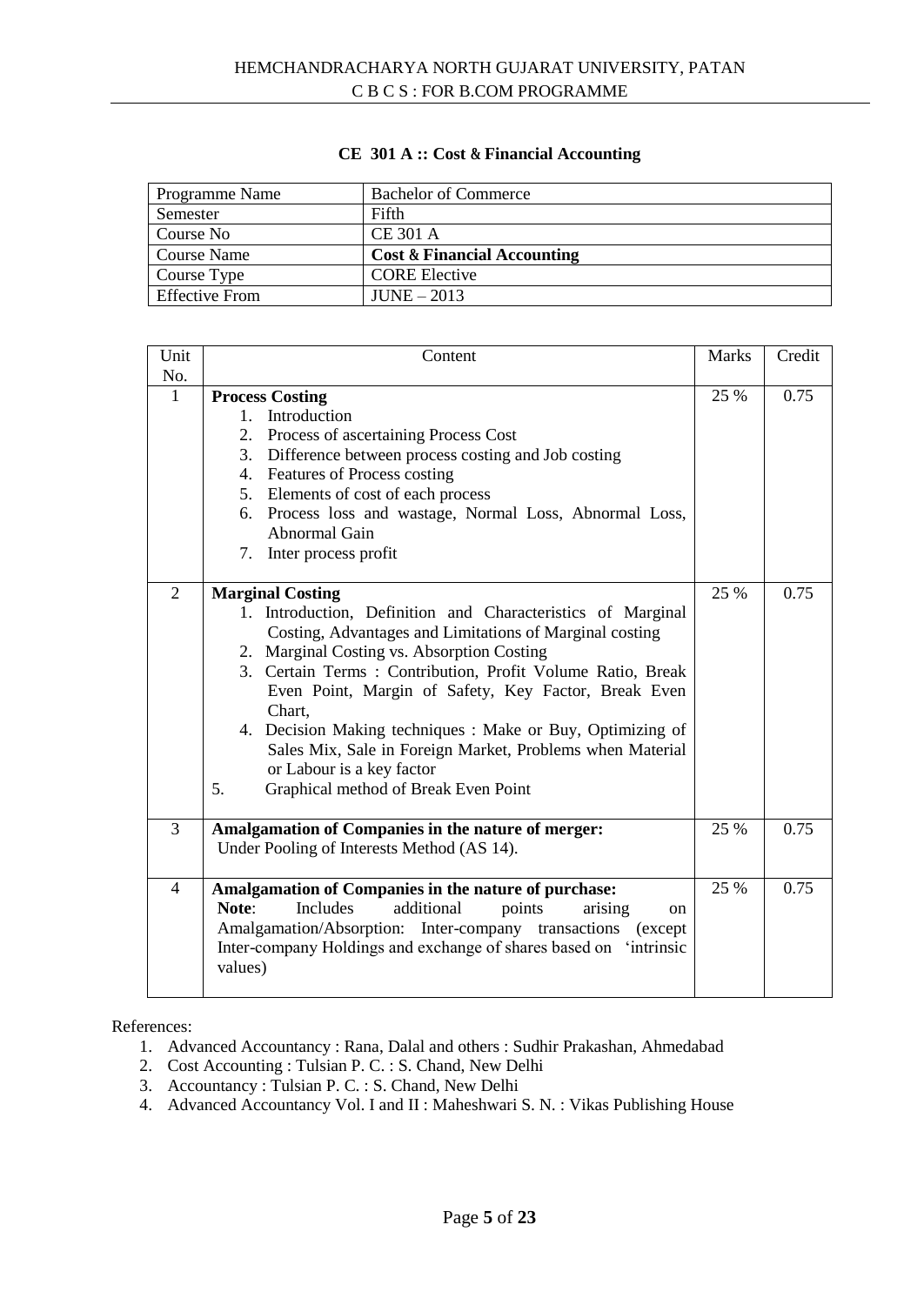# **CE 302 A :: Management Accounting - I**

| Programme Name        | <b>Bachelor of Commerce</b>      |
|-----------------------|----------------------------------|
| Semester              | Fifth                            |
| Course No             | CE 302 A                         |
| Course Name           | <b>Management Accounting - I</b> |
| Course Type           | <b>CORE</b> Elective             |
| <b>Effective From</b> | $JUNE - 2013$                    |

| Unit           | Content                                                          | <b>Marks</b> | Credit |
|----------------|------------------------------------------------------------------|--------------|--------|
| No.            |                                                                  |              |        |
| $\mathbf{1}$   | <b>Management Accountancy</b>                                    | 25 %         | 0.75   |
|                | 1. Meaning, Definition, Characteristics, and various functions   |              |        |
|                | of Management Accounting                                         |              |        |
|                | 2. Role of Management Accounting in decision Making              |              |        |
|                | 3. Management Accounting, Cost Accounting and Financial          |              |        |
|                | Accounting                                                       |              |        |
|                | 4. Scope of Management Accountancy                               |              |        |
|                | 5. Limitations of Management Accounting                          |              |        |
|                | <b>Analysis of Financial Statements</b>                          |              |        |
|                | Meaning, Characteristics, Nature, Limitations of Financial<br>1. |              |        |
|                | Statements.                                                      |              |        |
|                | 2. Essentials of good Financial Statements                       |              |        |
|                | 3. Analysis and Interpretation, Tools of Financial Analysis      |              |        |
|                | (Methods, Comparative financial statement, procedure for         |              |        |
|                | interpretation, Objectives, Common size statement, Trend         |              |        |
|                | Analysis.                                                        |              |        |
|                |                                                                  |              |        |
| $\overline{2}$ | <b>Interpretation and Analysis through Financial Ratios:</b>     | 25 %         | 0.75   |
|                | Meaning, Importance and limitations of ratio analysis;           |              |        |
|                | Calculation and interpretation of the following ratios only.     |              |        |
|                | <b>Gross Profit Ratio</b><br>$1_{-}$                             |              |        |
|                | 2. Net Profit Ratio                                              |              |        |
|                | 3. Expense Ratio                                                 |              |        |
|                | 4. Operating Ratio                                               |              |        |
|                | 5. Stock Turnover Ratio                                          |              |        |
|                | 6. Current Ratio                                                 |              |        |
|                | 7. Liquid Ratio                                                  |              |        |
|                | 8. Proprietary Ratio                                             |              |        |
|                | 9. Debt Equity Ratio                                             |              |        |
|                | 10. Capital Gearing Ratio                                        |              |        |
|                | 11. Debtors Ratio (Velocity)                                     |              |        |
|                | 12. Creditors Ratio (Velocity)                                   |              |        |
|                | 13. Return on Capital Employed                                   |              |        |
|                | 14. Return on Shareholders' Funds                                |              |        |
|                | 15. Return on Equity Shareholders' Fund                          |              |        |
|                | 16. Earnings Per Share (EPS)                                     |              |        |
|                | 17. Fixed Assets to Turnover Ratio                               |              |        |
|                | 18. Total Assets to Turnover Ratio                               |              |        |
|                | 19. Interest Coverage Ration                                     |              |        |
|                | 20. Price Earnings Ratio                                         |              |        |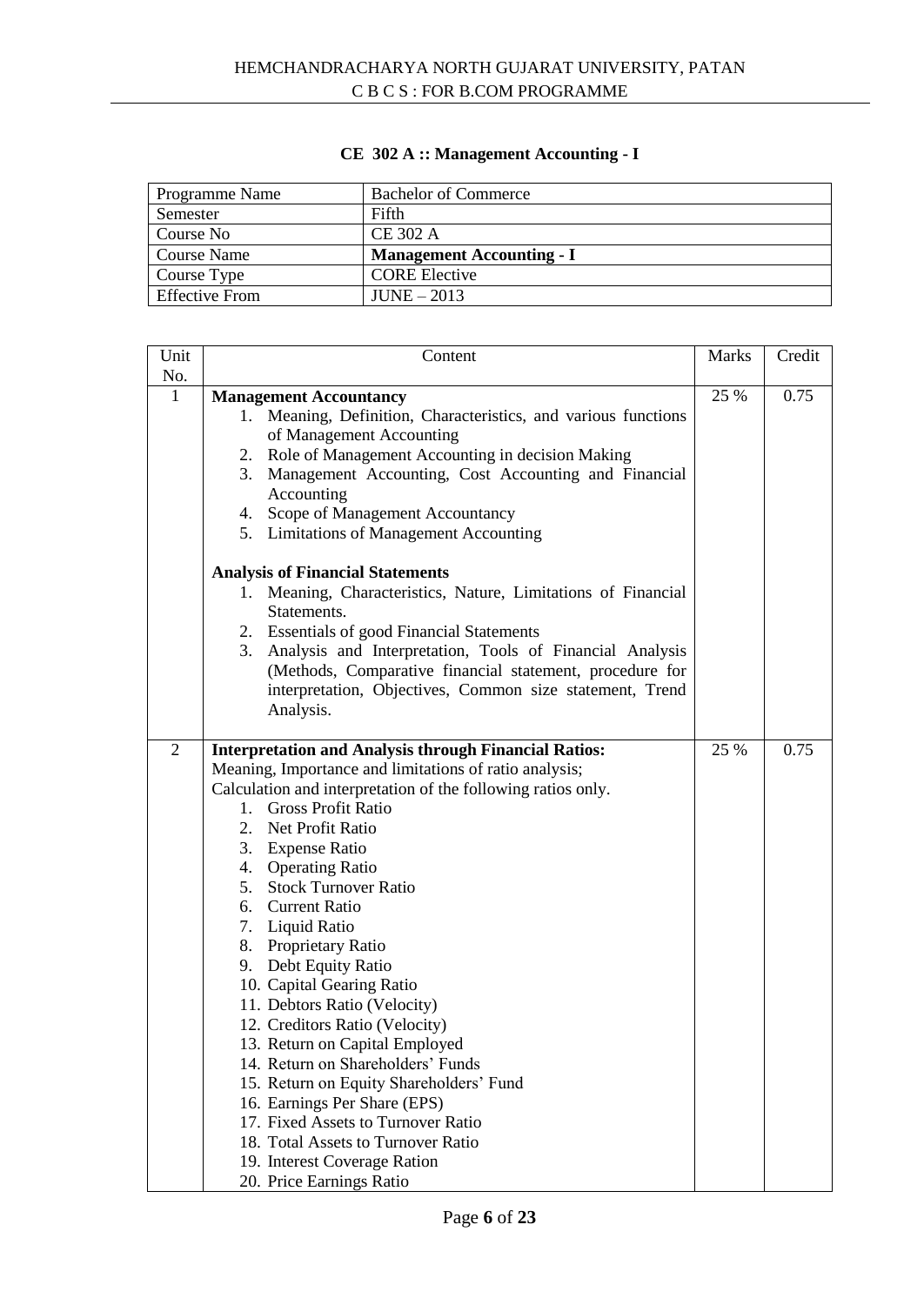# HEMCHANDRACHARYA NORTH GUJARAT UNIVERSITY, PATAN C B C S : FOR B.COM PROGRAMME

| 3                        | <b>Cash Flow Statement:</b>                             | 25 % | 0.75 |
|--------------------------|---------------------------------------------------------|------|------|
|                          | Concept and significance of Funds Flow Statement<br>1.  |      |      |
|                          | 2. Sources and Application of Cash; Cash from Operation |      |      |
|                          | 3. Income and Expenditure Approach                      |      |      |
|                          | 4. Net Profit Approach                                  |      |      |
|                          | 5. Difference between Fund Flow Statement and Cash Flow |      |      |
|                          | <b>Statement</b>                                        |      |      |
|                          | 6. Preparation of Cash Flow Statement as per AS 3.      |      |      |
|                          |                                                         |      |      |
| $\overline{\mathcal{A}}$ | <b>Budgets and Budgetary Control</b>                    | 25 % | 0.75 |
|                          | 1. Meaning, Advantages, Limitations                     |      |      |
|                          | 2. Elements of successful Budgeting plan                |      |      |
|                          | 3. Types of Budget                                      |      |      |
|                          | 4. Practical problems on                                |      |      |
|                          | <b>Cash Budget</b>                                      |      |      |
|                          | Introduction, Advantages and limitations of             |      |      |
|                          | Cash Budget, Methods of preparing Cash                  |      |      |
|                          | <b>Budget: Cash Receipts and Disbursement</b>           |      |      |
|                          | Method, Adjusted Earnings Method, Balance               |      |      |
|                          | Sheet Projection Method and Working Capital             |      |      |
|                          | Differential Method.                                    |      |      |
|                          | <b>Flexible Budget</b>                                  |      |      |
|                          | <b>Classification of Costs, Utilities</b>               |      |      |
|                          |                                                         |      |      |
|                          |                                                         |      |      |

- 1. Advanced Accountancy : Rana, Dalal and others : Sudhir Prakashan, Ahmedabad
- 2. Cost Accounting : Tulsian P. C. : S. Chand, New Delhi
- 3. Accountancy : Tulsian P. C. : S. Chand, New Delhi
- 4. Advanced Accountancy Vol. I and II : Maheshwari S. N. : Vikas Publishing House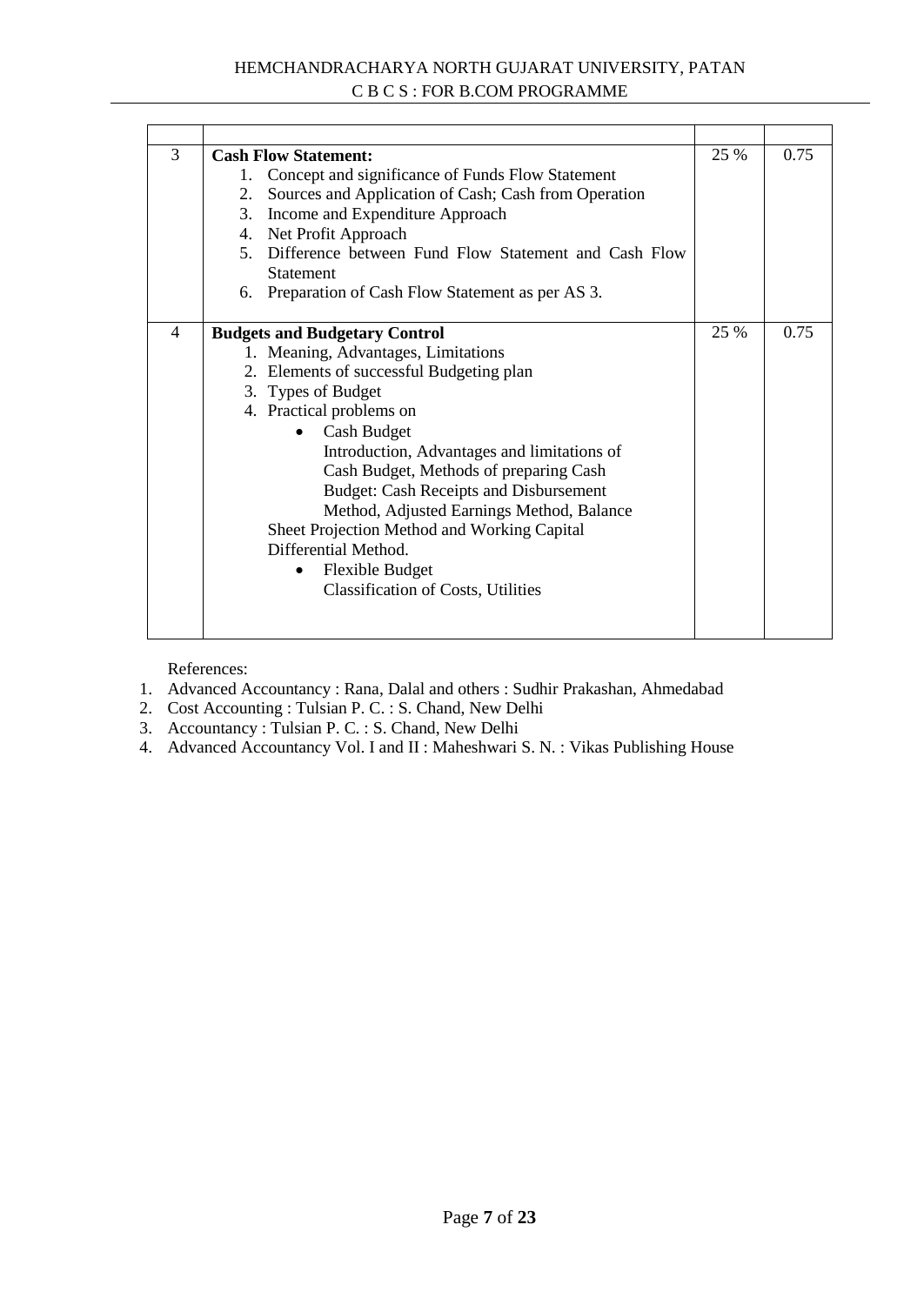# **CE 301 B :: Fundamentals of Statistics - III**

| Programme Name        | <b>Bachelor of Commerce</b>             |
|-----------------------|-----------------------------------------|
| Semester              | Fifth                                   |
| Course No             | <b>CE 301 B</b>                         |
| Course Name           | <b>Fundamentals of Statistics - III</b> |
| Course Type           | <b>CORE</b> Elective                    |
| <b>Effective From</b> | $JUNE - 2013$                           |
| Objective             |                                         |

| Unit                | Content                                                                                                                                                                                                                                                                                                                                                                                                                                                                                                                                                                                                                                                                                                                                | <b>Marks</b> | Credit |
|---------------------|----------------------------------------------------------------------------------------------------------------------------------------------------------------------------------------------------------------------------------------------------------------------------------------------------------------------------------------------------------------------------------------------------------------------------------------------------------------------------------------------------------------------------------------------------------------------------------------------------------------------------------------------------------------------------------------------------------------------------------------|--------------|--------|
| No.<br>$\mathbf{1}$ | <b>Partial Differentiation</b><br>Definition of partial derivative involving two variables only up to<br>first and second order. Idea of liner homogeneous function, Euler's<br>theorem (statement only) and its applications, Use of partial<br>derivatives in problems relating to utility functions and cost<br>minimization under constraints.                                                                                                                                                                                                                                                                                                                                                                                     | 25 %         | 0.75   |
| 2                   | Chi-square Test for large samples.<br>Definition of chi-square, limitations of chi-square test, chi-square test<br>as test of goodness of fit and as a test of independence, Yate's<br>correction and its application.                                                                                                                                                                                                                                                                                                                                                                                                                                                                                                                 | 25 %         | 0.75   |
| $\overline{3}$      | Linear programming and Simplex method<br>Elementary theory of convex sets, definition of general linear<br>programming problems (LPP), examples of LPP, Problems occurring<br>in various fields, Graphical method of solving LPP<br>Simplex Method<br>Mathematical form of Linear Programming problem, Slack, Surplus<br>and Artificial variables, Simplex method for optimizing the objective<br>function, Artificial variables method or Big-M method, Degeneracy<br>duality in linear programming - Definition of dual problem,<br>Conversion of primal problem in to dual problem, Obtainging dual of<br>an LPP with mixed restrictions, Comparing the optimal solutions of<br>the primal and dual with the help of Simplex method | 50 %         | 1.50   |

- 1. Fundamentals of Statistics : D. N. Elhance
- 2. Introduction to Statistics : Weatherburn
- 3. Experiments Design : Cochran & Cox
- 4. Mathematical Statistics : G. R. Desai and G. M. Patel (Gujarati)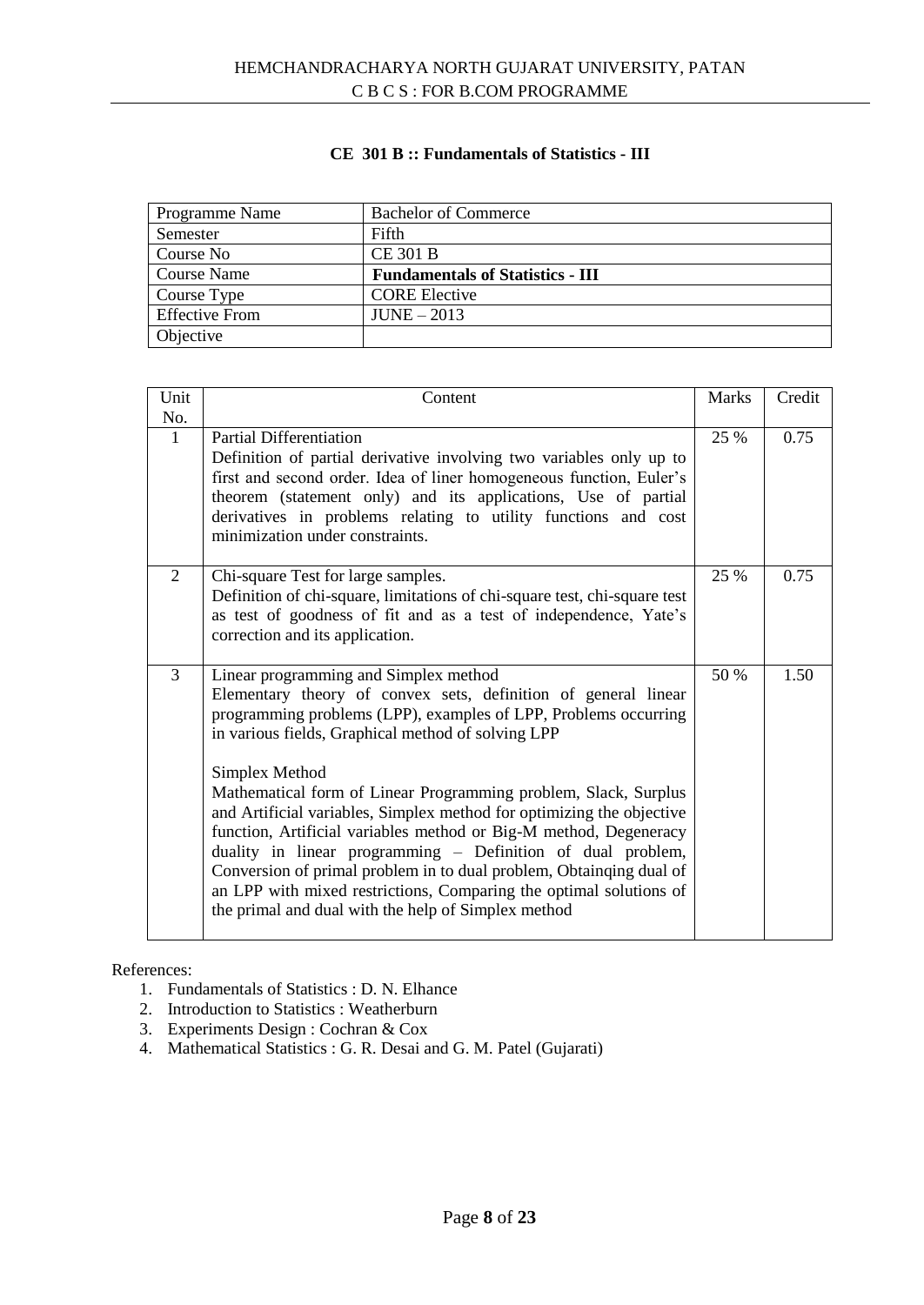| Programme Name        | <b>Bachelor of Commerce</b>            |
|-----------------------|----------------------------------------|
| Semester              | Fifth                                  |
| Course No             | <b>CE 302 B</b>                        |
| <b>Course Name</b>    | <b>Fundamentals of Statistics - IV</b> |
| Course Type           | <b>CORE Elective</b>                   |
| <b>Effective From</b> | $JUNE - 2013$                          |

#### **CE 302 B :: Fundamentals of Statistics - IV**

| Unit                | Content                                                                                                                                                                                                                                                                                                                                                                                                                                                                                                                                               | <b>Marks</b> | Credit |
|---------------------|-------------------------------------------------------------------------------------------------------------------------------------------------------------------------------------------------------------------------------------------------------------------------------------------------------------------------------------------------------------------------------------------------------------------------------------------------------------------------------------------------------------------------------------------------------|--------------|--------|
| No.<br>$\mathbf{1}$ | Game Theory<br>Game, Pay off matrix, Two person zero-sum game, Competitive<br>games, Maximum principle, Minimum Principle, saddle point,<br>Games without saddle point, Maximum principle for mixed strategy,<br>Minimum principle for mixed strategy, $2 \times 2$ zero sum game without<br>saddle point, principles of Dominance, conversion of game theory<br>problem in to LPP, Limitations of the Game theory, Examples.                                                                                                                         | 25 %         | 0.75   |
| 2                   | Total Quality Management (TQM)<br>definition of Quality, Total<br>Introduction,<br>various<br>Quality<br>Management, 9understanding, definition and elements) six basic<br>concepts of TQM, David Garvin approaches to quality - Quality<br>planning - quality costs, Benefits of TQM, Tagauchi Method<br>(introduction, Nominal the best, Smaller the better and larger the<br>better loss function and its examples) ISO 9000 (Introduction,<br>benefits, standards, requirements, implementation, documentation,<br>Internal Audits, Registration) | 25 %         | 0.75   |
| $\overline{3}$      | Replacement Problem and Reality Theory.<br>Meaning, Importance of replacement problems for items that<br>deteriorates with time without change in money value, Replacement<br>of items that deteriorates with time money value also change,<br>Replacement of items that tail completely, Limitations, Examples.                                                                                                                                                                                                                                      | 25 %         | 0.75   |
| $\overline{4}$      | Non-parametric tests.<br>Idea of non-parametric tests, advantages and disadvantages of non-<br>parametric tests, Sign, Wilcoxon Mann-Whitney, Median, run test<br>for one and tow samples.                                                                                                                                                                                                                                                                                                                                                            | 25 %         | 0.75   |

- 1. Fundamentals of Statistics : D. N. Elhance
- 2. Introduction to Statistics : Weatherburn
- 3. Experiments Design : Cochran & Cox
- 4. Mathematical Statistics : G. R. Desai and G. M. Patel (Gujarati)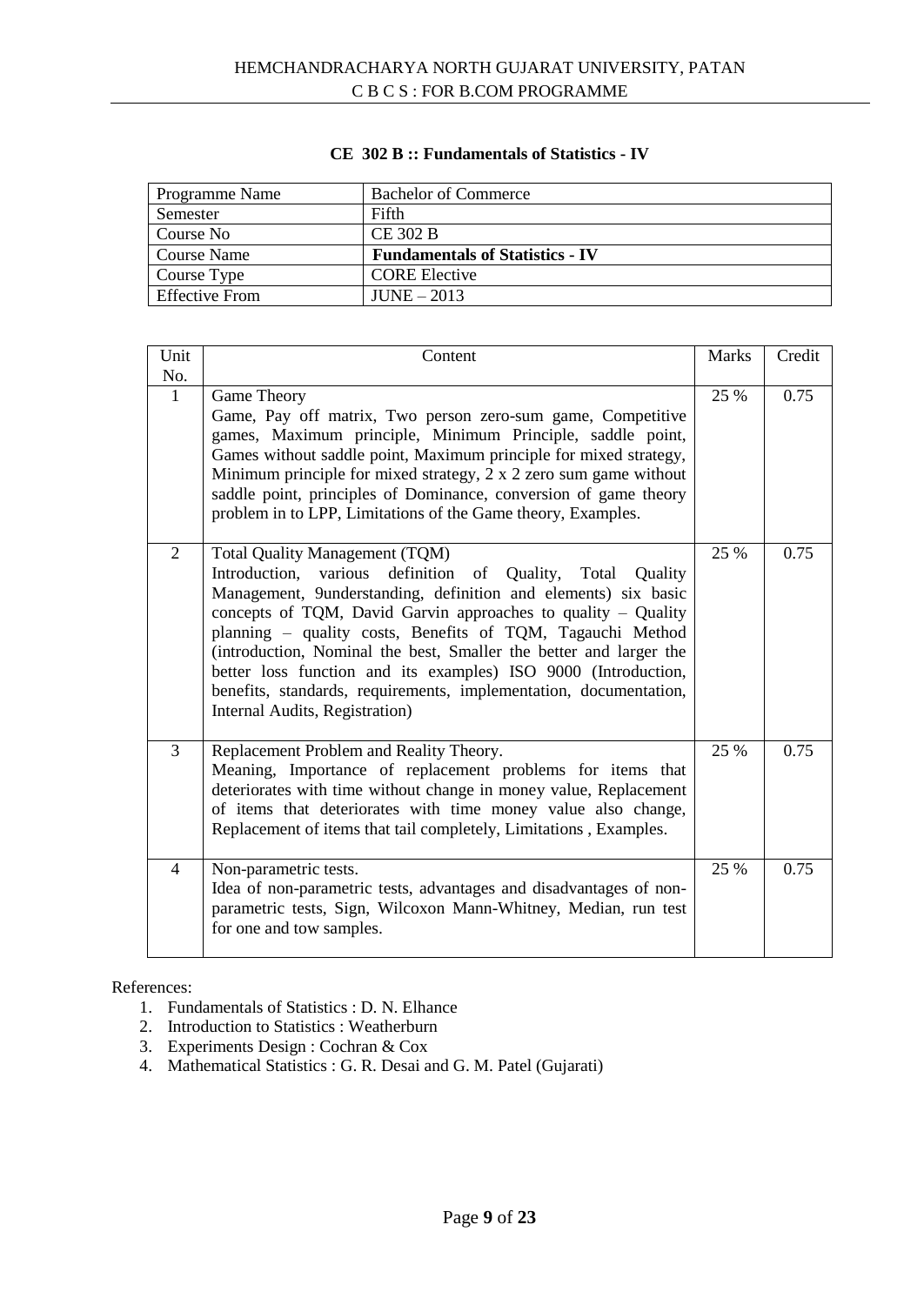| Programme Name        | <b>Bachelor of Commerce</b>                 |
|-----------------------|---------------------------------------------|
| Semester              | Fifth                                       |
| Course No             | <b>CE 301 C</b>                             |
| <b>Course Name</b>    | <b>Industrial Psychology and Management</b> |
| Course Type           | <b>CORE Elective</b>                        |
| <b>Effective From</b> | $JUNE - 2013$                               |

# **CE 301 C :: Industrial Psychology and Management**

| Unit                |              | Content                                                                                                                                                                                                                                                                                                                                                                                                                                                                | <b>Marks</b> | Credit |
|---------------------|--------------|------------------------------------------------------------------------------------------------------------------------------------------------------------------------------------------------------------------------------------------------------------------------------------------------------------------------------------------------------------------------------------------------------------------------------------------------------------------------|--------------|--------|
| No.<br>$\mathbf{1}$ | A<br>B       | Industrial psychology: meaning, nature, objectives of Industrial<br>psychology. Span of Industrial psychology. Economical, Social and<br>psychological viewpoint of Industrial psychology.<br>Basis of Industrial psychology: Individual differences, Nature of<br>Individual differences. Importance of individual differences.<br>Significance of Proper selection of profession. Effect of training on<br>individual differences, cusses of individual differences. | 25 %         | 0.75   |
| $\overline{2}$      | A            | Vocational selection and personnel selection: Result of improper<br>selection. Need of proper selection. Methods for vocational selection.<br>Vocational selection process. Components of personnel selection.<br>Process of personnel selection.                                                                                                                                                                                                                      | 25 %         | 0.75   |
|                     | $\bf{B}$     | Human Relation in Industry: Meaning, supervision and human<br>relation. Industrial conflicts and strikes: characteristics of strikes<br>causes and effects of strikes. Communication in industry.                                                                                                                                                                                                                                                                      |              |        |
| 3                   | A            | Fatigue: meaning, Nature of fatigue, Dimensions of fatigue:<br>Physiological, psychological, work performance and<br>others.<br>Necessary fatigue and unnecessary fatigue. Measurement of<br>industrial fatigue. Factors affecting to fatigue. Nature and effects of<br>monotony and boredom.                                                                                                                                                                          | 25 %         | 0.75   |
|                     | $\bf{B}$     | Industrial accident: meaning of industrial accidents, types of<br>accidents, causes of industrial accidents. Concept of accident<br>proneness. Factors affecting to accident proneness, industrial safety,<br>Accident prevention and steps for accidents reduction.                                                                                                                                                                                                   |              |        |
| 4                   | $\mathbf{A}$ | Industrial stress and industrial health: Types of problems of<br>employees. Factors creating stress in industry. Introduction of<br>problematic employees. Instruments to find out problematic<br>employee. Taking care and lookout of problematic employee.<br>Instructions for preservation of psychological health in industry.                                                                                                                                     | 25 %         | 0.75   |
|                     | B            | Job satisfaction and Industrial Morale: meaning, factors affecting to<br>job satisfaction. Effects of job satisfactions on productivity. Theories<br>of job satisfaction. Industrial Morale: meaning, deciding components<br>of industrial morale. Measures to increase industrial morale.                                                                                                                                                                             |              |        |

Books suggested:

<sup>1;</sup> Industrial psychology: Dr. B.A.Parikh. University: granth nirman board

<sup>2:</sup>Industrial psychology: Viteles. M.S.

<sup>3:</sup>Industrial psychology: B.S.Shah prakasan.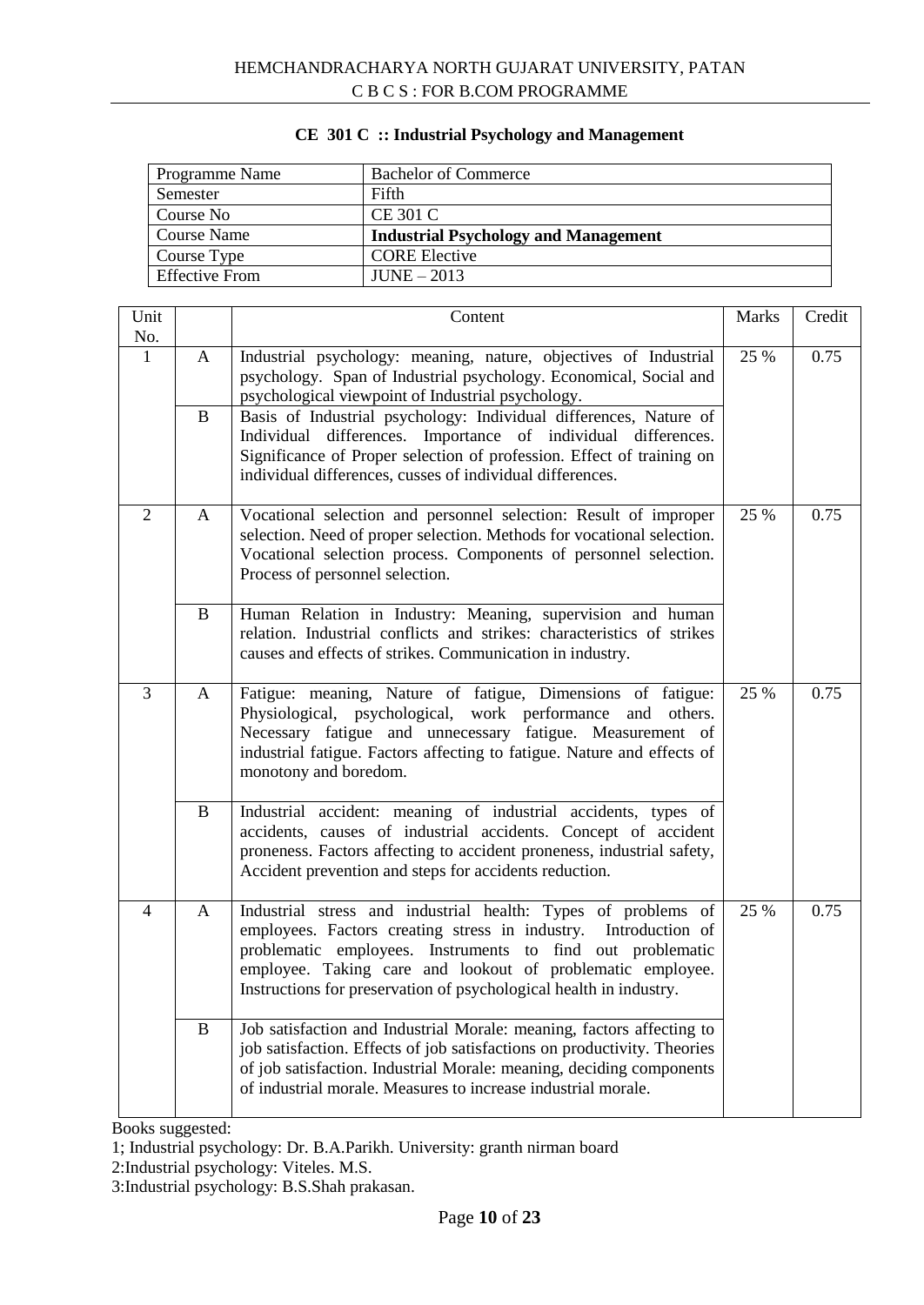# **CE 302 C :: Export Marketing**

| Programme Name        | <b>Bachelor of Commerce</b> |
|-----------------------|-----------------------------|
| Semester              | Fifth                       |
| Course No             | CE 302 C                    |
| Course Name           | <b>Export Marketing</b>     |
| Course Type           | <b>CORE Elective</b>        |
| <b>Effective From</b> | $JUNE - 2013$               |

| Unit<br>No.    |   | Content                                                                                                                                                                                                                            | Marks | Credit |
|----------------|---|------------------------------------------------------------------------------------------------------------------------------------------------------------------------------------------------------------------------------------|-------|--------|
| 1              | A | Export Marketing: meaning, Export through middlemen, Direct<br>Export system, Preparation for export, product development for<br>exports, new product development strategy.                                                        | 25 %  | 0.75   |
|                | B | Export Procedure: Procedure of export, Preparation for export,<br>custom and exchange, Bill of lading and its functions, Documents<br>required for shipping. Bill of Exchange. Scope of export<br>management.                      |       |        |
| $\overline{2}$ | A | Export environment: meaning, Economic environment, Political<br>environment, legal environment, Cultural environment, control on<br>foreign exchange. Selection of foreign market, Entry in foreign<br>market.                     | 25 %  | 0.75   |
|                | B | Export Pricing: Cost concept for Export pricing, Objectives of<br>pricing, Factors affecting to pricing, Methods of pricing, Information<br>required for Export pricing, procedure for export pricing.                             |       |        |
| 3              | A | Branding: meaning, Brand value and Brand strategies, Advantages<br>and disadvantages of branding, Brand positioning, Branding<br>problems for export marketing. Trademark: meaning, listing of<br>trademark, Benefits of trademark | 25 %  | 0.75   |
|                | B | Packing for Exports: Packing for export, Elements of packing,<br>Technical consideration for packing, Packing in Developing<br>countries, packing in Indian industries, How to reduce packing cost.                                |       |        |
| $\overline{4}$ | A | Advertising for Exports: Advertising message, Culture aspect of<br>advertising, Advertising Agencies for Export market, media of<br>advertising for Export market.                                                                 | 25 %  | 0.75   |
|                | B | Personal selling: meaning, Method of personal selling, process of<br>personal selling, advantages of personal selling, limitation of<br>personal selling, sales force management, functions of salesmen.                           |       |        |

Suggested Books:

1. Export Management: P.K.Khurana.

2: Marketing management: Kumar prakasan

3: Marketing: Prin. R.C.Patel. Popular prakasan.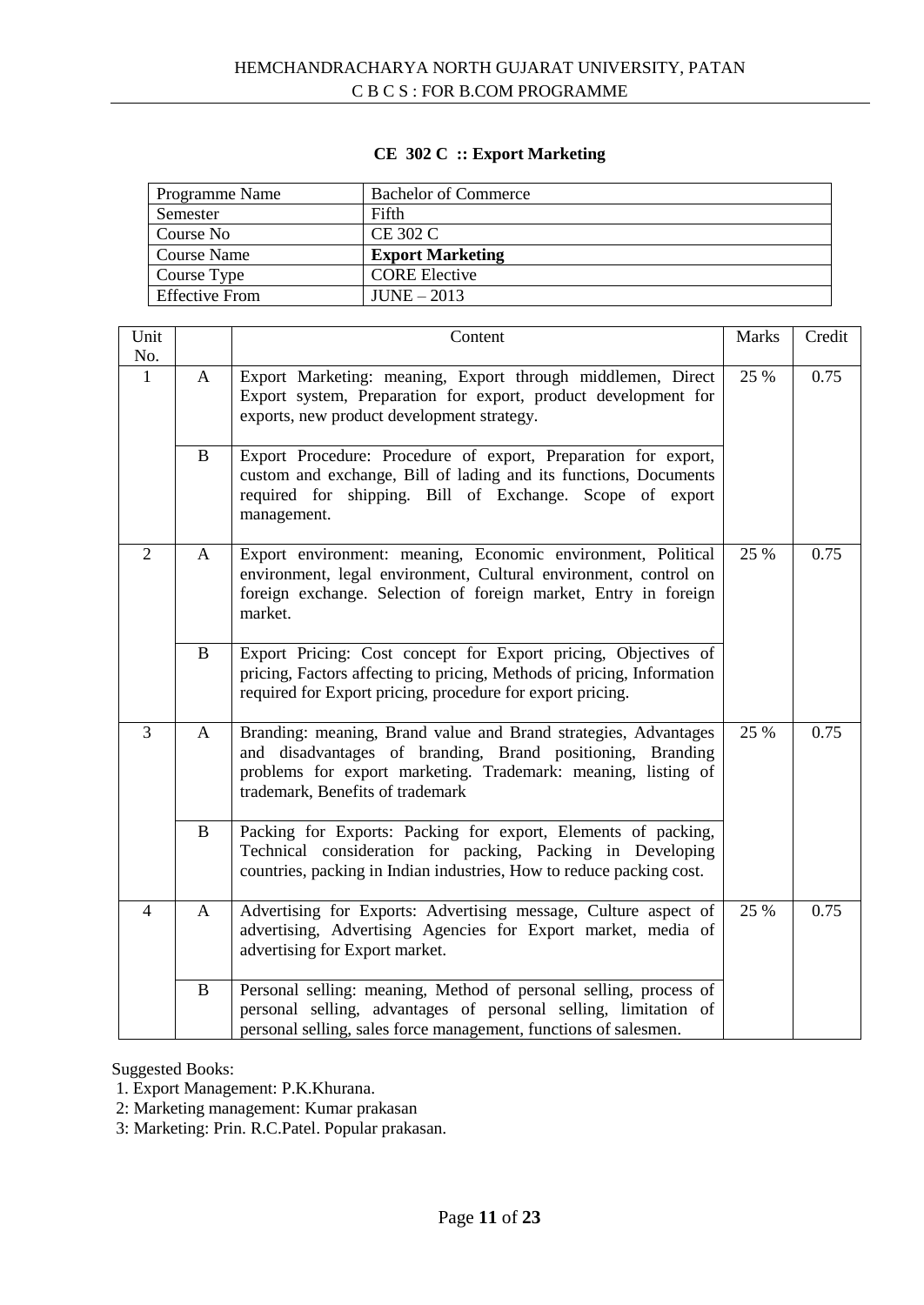# **FC 301 A :: General Knowledge – III**

#### (World Level)

| Programme Name        | <b>Bachelor of Commerce</b>    |
|-----------------------|--------------------------------|
| Semester              | Fifth                          |
| Paper No.             | FC 301 A                       |
| <b>Course Name</b>    | <b>General Knowledge – III</b> |
| Course Type           | <b>FOUNDATION</b>              |
| <b>Effective From</b> | $JUNE - 2013$                  |

| Unit | Content                                                                                                                                                    | $\%$ | Credit |
|------|------------------------------------------------------------------------------------------------------------------------------------------------------------|------|--------|
| No.  |                                                                                                                                                            |      |        |
| 1    | World                                                                                                                                                      | 100  | 3.0    |
|      | Universe and Space<br>1.                                                                                                                                   |      |        |
|      | Geography<br>2.                                                                                                                                            |      |        |
|      | Countries of the World<br>3.                                                                                                                               |      |        |
|      | <b>History</b><br>4.                                                                                                                                       |      |        |
|      | 5. UNO                                                                                                                                                     |      |        |
|      | 6. Science and Technology                                                                                                                                  |      |        |
|      | <b>Eminent Personalities</b><br>$7\degree$                                                                                                                 |      |        |
|      | 8. Literature and Culture                                                                                                                                  |      |        |
|      | 9.<br><b>Sports</b>                                                                                                                                        |      |        |
|      | Above point titles are taken from Navneet General<br>Knowledge (Gujarati book). The depth of knowledge<br><i>is</i><br>required as specified in this book. |      |        |

References :

- 1. Navneet General Knowledge (Gujarati), Navneet Publication, Ahmedabad
- 2. General Knowledge book, Liberty Publication, Ahmedabad
- 3. Gujarat Government web site for General Knowledge Quiz
- 4. Any other book of General Knowledge

Structure of University Examination (70 Marks : 2 Hours)

**70 small questions one marks each are to be asked. Answer may be in one or two words.**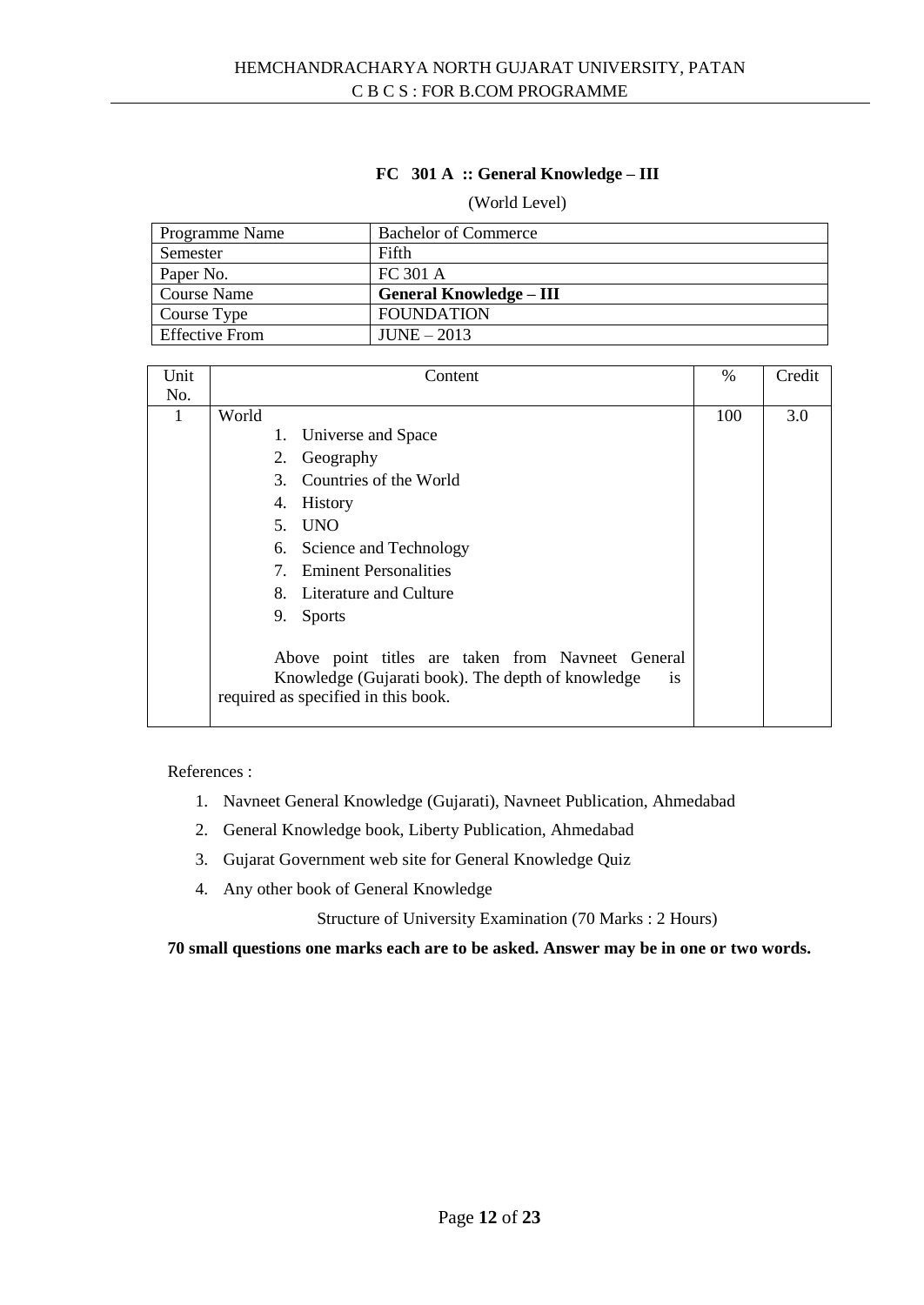# **FC 301 A :: Disaster Management**

| Programme Name        | <b>Bachelor of Commerce</b> |
|-----------------------|-----------------------------|
| Semester              | Fourth                      |
| Paper No.             | FC 301 A                    |
| <b>Course Name</b>    | <b>Disaster Management</b>  |
| Course Type           | <b>FOUNDATION</b>           |
| <b>Effective From</b> | June 2013                   |

| Unit<br>No.    | <b>Content</b>                                                                                                          | <b>Waitage</b> | Credit |
|----------------|-------------------------------------------------------------------------------------------------------------------------|----------------|--------|
|                | Basic concept of Disaster Management and awareness about it,<br>working of Gujarat State Disaster Management Authority. | 25 %           | 0.75   |
| 2              | Various Disaster – Earthquake, Flood and Cyclone                                                                        | 25 %           | 0.75   |
| 3              | Various Disaster – Draught, Fire, Accident-Primary treatment                                                            | 25 %           | 0.75   |
| $\overline{4}$ | Treatment and Mental Health of affected                                                                                 | 25 %           | 0.75   |

- 1. Environment and Disaster Management (in Gujarati): Dr. C. D. Modi, Dr. L. M. Swami and others, Swami Prakashan, Patan
- 2. Environment and Disaster Management (in Gujarati): Kumar Prakashan, Ahmedabad
- 3. Disaster Management (in Gujarati) : Dr. Ramnik J. Yadav : Navbharat Sahitya Mandir, Ahmedabad
- 4. Environment and Disaster Management (in Gujarati) : Jignesh Joshi : Pyramid Publication, Ahmedabad.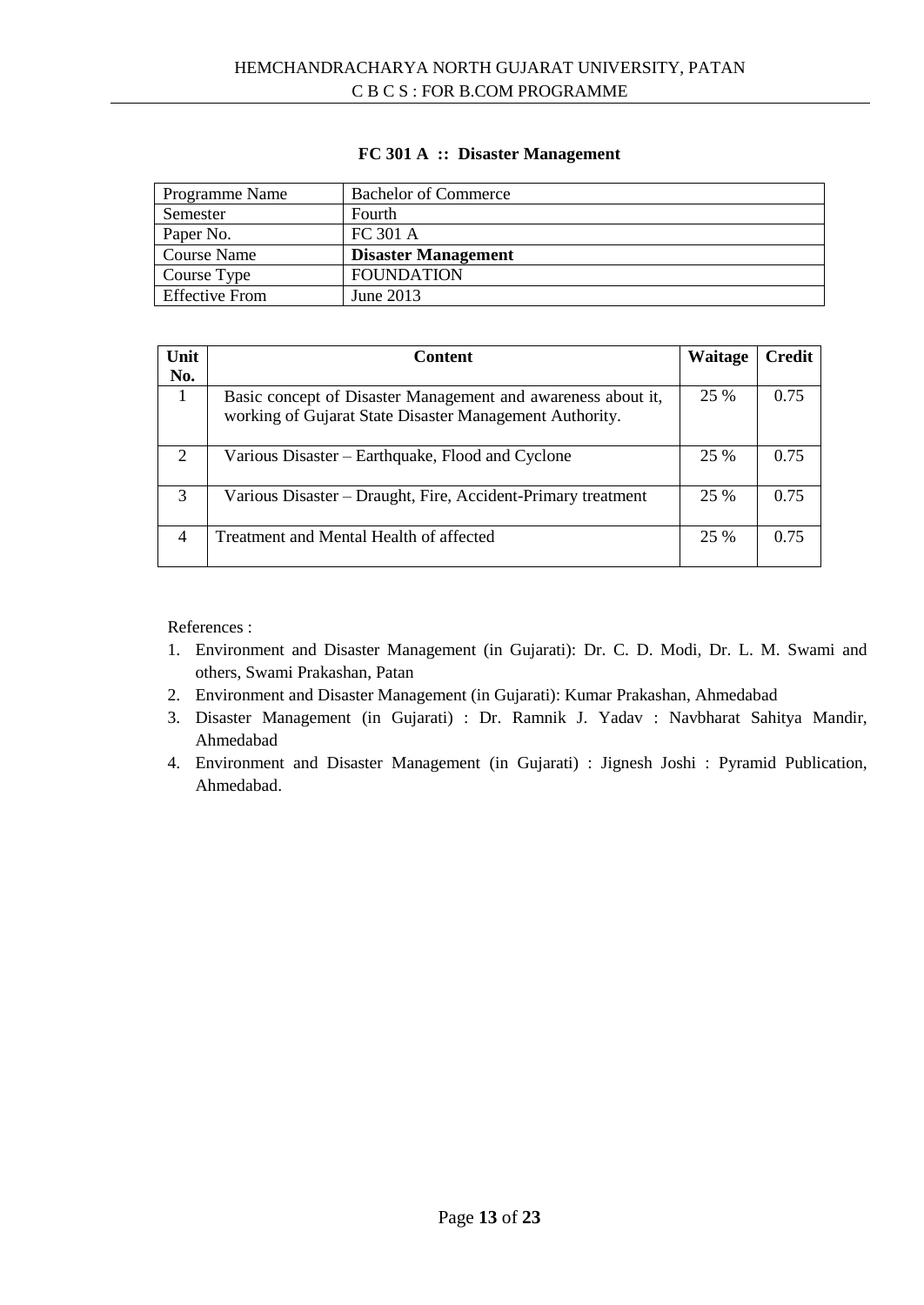| Programme Name        | <b>Bachelor of Commerce</b>                 |
|-----------------------|---------------------------------------------|
| Semester              | Sixth                                       |
| Course No             | CC 307                                      |
| <b>Course Name</b>    | <b>Fundamentals of Financial Management</b> |
| Course Type           | <b>CORE</b>                                 |
| <b>Effective From</b> | DECEMBER $-2013$                            |

# **CC 307 :: Fundamentals of Financial Management**

| Unit<br>No.    |          | Content                                                                                                                                                                                                                                                                                                | <b>Marks</b> | Credit |
|----------------|----------|--------------------------------------------------------------------------------------------------------------------------------------------------------------------------------------------------------------------------------------------------------------------------------------------------------|--------------|--------|
| 1              | A        | <b>Finance Management</b><br>Meaning, scope of Finance Management, Finance functions :<br>Traditional approach and Modern approach, Classification of<br>Finance functions, Executive functions and incidental functions,<br>Role of Finance Manager.                                                  | 25 %         | 0.75   |
|                | B        | Capital Structure<br>Meaning, characteristics of an ideal capital structure, Types of<br>capital structure with its gene fits and limitations. Trading on equity<br>with suitable examples.                                                                                                            |              |        |
| $\overline{2}$ | A        | <b>Working Capital</b><br>Meaning, concept, characteristics, sources of working capital, Types<br>of working capital.                                                                                                                                                                                  | 25 %         | 0.75   |
|                | $\bf{B}$ | Cost of Capital<br>Meaning, characteristics, significance, various concepts, cost of<br>equity, cost of preference shares, cost of debt with suitable example.                                                                                                                                         |              |        |
| 3              | A        | <b>Capital Budgeting</b><br>Meaning, characteristics, significance, objectives, types of capital<br>budget plan, Approaches to capital budgeting decisions.<br>(Pay back Period and Net Present Value with examples)                                                                                   | 25 %         | 0.75   |
|                | B        | Dividend Policy<br>Meaning, factors affecting to dividend distribution.<br>Dividend Policy: Meaning, nature of dividend policy, objectives,<br>Basic issues related with dividend policy. Constraints on paying<br>dividends, possible<br>dividend policies, Nature<br>dividend<br>of<br>distribution. |              |        |
| $\overline{4}$ | A        | <b>Stock Exchange</b><br>Meaning,<br>characteristics, significance, functions,<br>usefulness,<br>membership of stock exchange, provisions of Security Contract<br>Regulation Act, 1956                                                                                                                 | 25 %         | 0.75   |
|                | B        | <b>Listing of Securities</b><br>Meaning, Documents required for listing of securities, benefits of<br>listing, limitations<br>Nature of transactions<br>Cash transactions, future transactions and speculative transactions.                                                                           |              |        |

- 1. Financial Management : Prof. I. M. Pandya
- 2. Financial Management : B. S. Shah Prakashan, Ahmedabad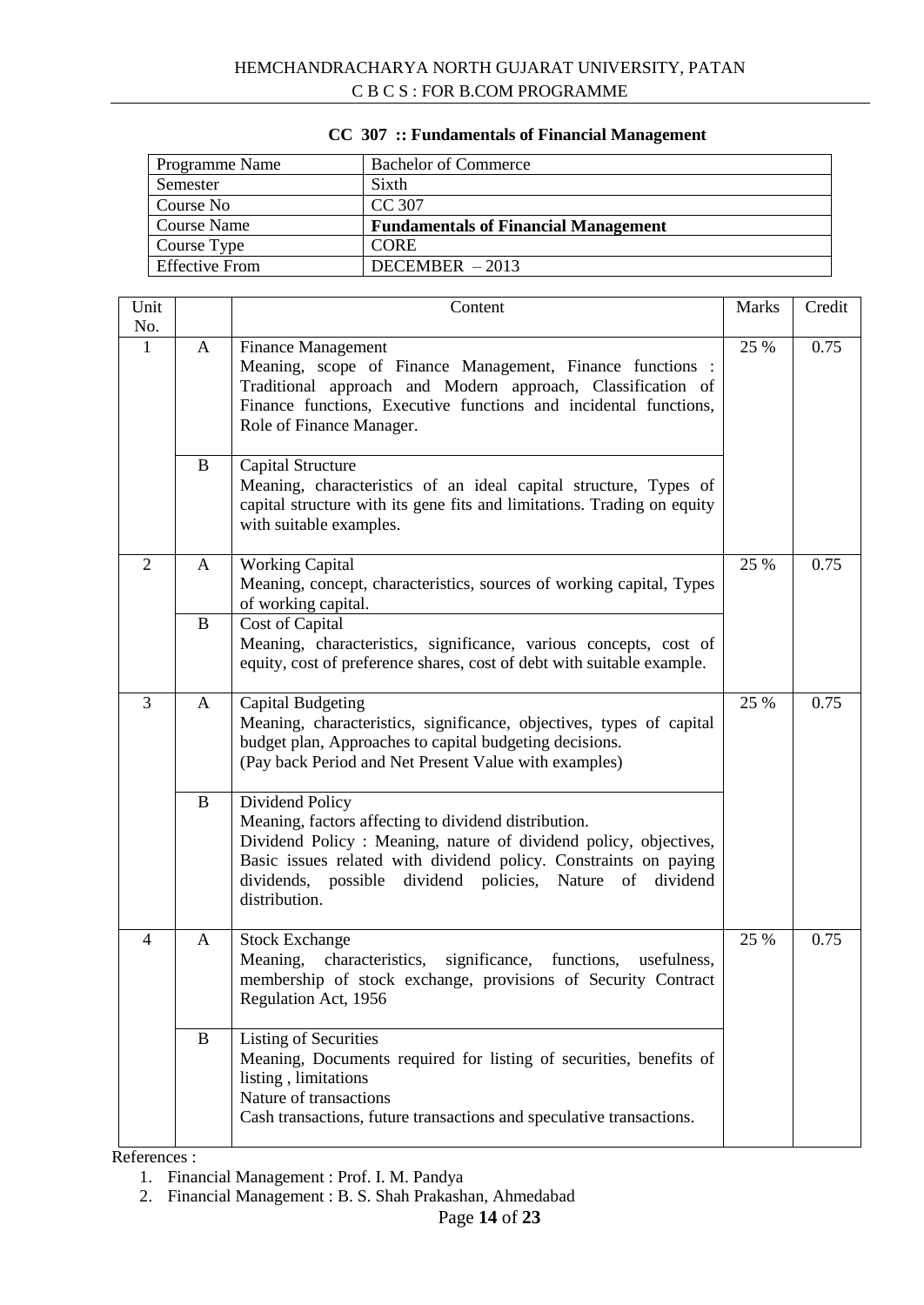# **CC 309 :: Business Statistics - II**

| Programme Name        | <b>Bachelor of Commerce</b>     |
|-----------------------|---------------------------------|
| Semester              | Sixth                           |
| Course No             | CC 309                          |
| <b>Course Name</b>    | <b>Business Statistics - II</b> |
| Course Type           | <b>CORE</b>                     |
| <b>Effective From</b> | DECEMBER $-2013$                |

| Unit           | Content                                                                                                                                                                                                                                                                                                                                                                                        |      | Credit |
|----------------|------------------------------------------------------------------------------------------------------------------------------------------------------------------------------------------------------------------------------------------------------------------------------------------------------------------------------------------------------------------------------------------------|------|--------|
| No.            |                                                                                                                                                                                                                                                                                                                                                                                                |      |        |
| $\mathbf{1}$   | Co-ordinate Geometry<br>Co-ordinate of a point, slope and intercepts of a line joining two<br>points, equation of a straight line, Derive the different forms of<br>equation of a straight line.                                                                                                                                                                                               | 25 % | 0.75   |
|                | $y - y_1 = m(x - x_1)$<br>$y = mx + c$                                                                                                                                                                                                                                                                                                                                                         |      |        |
|                | $\underline{x} + \underline{y} = 1$<br>$y - y_1$ $x - x_1$<br>------- = --------<br>a h<br>$y_1 - y_2$ $x_1 - x_2$                                                                                                                                                                                                                                                                             |      |        |
|                |                                                                                                                                                                                                                                                                                                                                                                                                |      |        |
| $\overline{2}$ | Analysis of Time Series<br>Meaning and scope of Time Series, Causes of variations in time<br>series data, Components of a time series, Determination of trend -<br>Moving averages method and method of least squares for linear<br>trend, Computation of seasonal variations by the method of moving<br>averages, Seasonal indices by simple averages and ratio-to-moving<br>average methods. | 25 % | 0.75   |
| 3              | <b>Partial Differentiation</b><br>Definition of partial derivative involving two variables only up to<br>first and second order. Idea of liner homogeneous function, Euler's<br>theorem (statement only) and its applications, Use of partial<br>derivatives in problems relating to utility functions and cost<br>minimization under constraints.                                             | 25 % | 0.75   |
| $\overline{4}$ | <b>Elements of Decision Theory</b><br>Basic structure of decisions, classical basis of pay-off matrix models.<br>Pay-off matrix under conditions of risk, expected value with<br>minimum- maximum and maximum-minimum, Horwich and<br>Laplace criteria,. Expected monetary value (EMV)                                                                                                         | 25 % | 0.75   |

- 1. Business Statistics by Rana , Dalal and others By Sudhir Prakashan, Ahmedabad
- 2. Hooda R. P. : Statistics for Business and Economics, Macmillan, New Delhi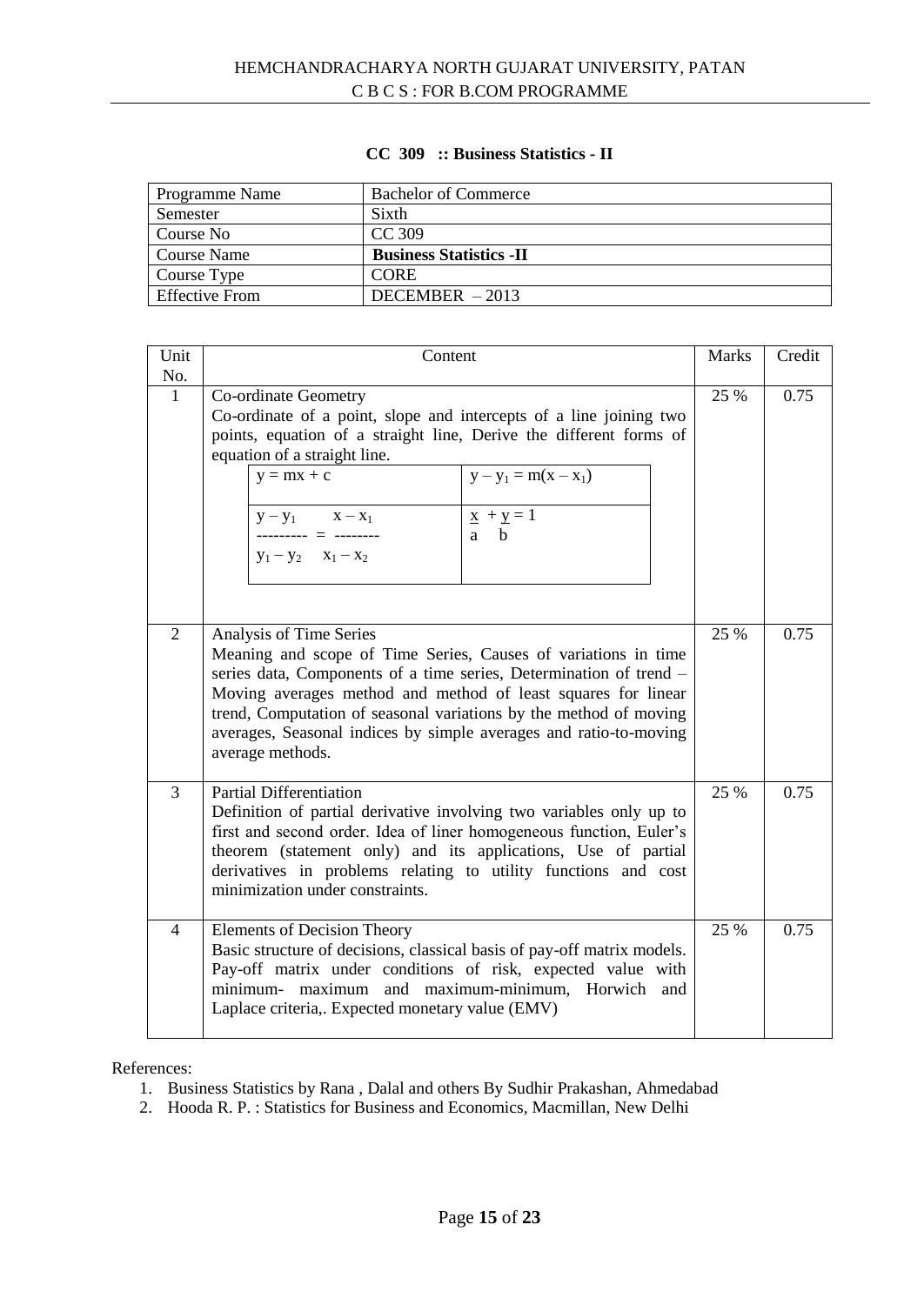#### **CE 303 A :: Management Accounting - II**

| Programme Name        | <b>Bachelor of Commerce</b>       |
|-----------------------|-----------------------------------|
| Semester              | Sixth                             |
| Course No             | <b>CE 303 A</b>                   |
| <b>Course Name</b>    | <b>Management Accounting - II</b> |
| Course Type           | <b>CORE Elective</b>              |
| <b>Effective From</b> | DECEMBER $-2013$                  |

| Unit<br>No.    | Content                                                                                                                                                                                                                                                                                                                                                                                                                                                                                                                                                                                                                           | <b>Marks</b> | Credit |
|----------------|-----------------------------------------------------------------------------------------------------------------------------------------------------------------------------------------------------------------------------------------------------------------------------------------------------------------------------------------------------------------------------------------------------------------------------------------------------------------------------------------------------------------------------------------------------------------------------------------------------------------------------------|--------------|--------|
| $\mathbf{1}$   | <b>Standard Costing I:</b><br>1. Definition, Advantages and Limitations.<br>2. Features of Standard Cost and Standard Costing<br>Setting Standards and revision of Standards.<br>3.<br>4. Variance Analysis<br><b>Material Cost Variance</b><br>a.<br><b>Material Price Variance</b><br>$h_{-}$<br>Material Usage Variance<br>$c_{\cdot}$<br><b>Material Mix Variance</b><br>d.<br>e. Material Yield Variance<br>f.<br><b>Labour Cost Variance</b><br><b>Labour Rate Variance</b><br>g.<br><b>Labour Efficiency Variance</b><br>h.<br><b>Idle Time Variance</b><br>i.<br>$i$ .<br>Labour Mix Variance<br>k. Labour Yield Variance | 25 %         | 0.75   |
| $\overline{2}$ | <b>Time Value of Money:</b><br>Reasons for Time Value, Simple and Compound Interest, Present<br>Value and Discount Factors, Future Value and Present value of an<br>ordinary annuity, Present value of a differed annuity and Perpetuity,<br>Meaning of Amortization of and creation Of Sinking Fund, Nominal<br>and Real Interest Rates.                                                                                                                                                                                                                                                                                         | 25 %         | 0.75   |
| 3              | <b>Capital Budgeting:</b><br>Meaning, Importance and Process of Capital Budgeting; Following<br>methods are covered:<br>(1)<br>Accounting Rate of Return (ARR) Method;<br>(2)<br>Pay-Back Method;<br>Net Present Value (NPV) Method;<br>(3)<br>(4)<br>Profitability Index (PI) Method;<br>(5)<br>Internal Rate of Return (IRR) Method.                                                                                                                                                                                                                                                                                            | 25 %         | 0.75   |
| $\overline{4}$ | <b>Inflation Accounting</b><br>Historical Cost, Current Cost Accounting (CCA), Current Purchasing<br>Power Accounting (CPP), Present Value, Replacement Cost.<br>Practical problems based on CCA and CPP methods.                                                                                                                                                                                                                                                                                                                                                                                                                 | 25 %         | 0.75   |

- 1. Advanced Accountancy : Rana, Dalal and others : Sudhir Prakashan, Ahmedabad
- 2. Cost Accounting : Tulsian P. C. : S. Chand, New Delhi
- 3. Accountancy : Tulsian P. C. : S. Chand, New Delhi
- 4. Advanced Accountancy Vol. I and II : Maheshwari S. N. : Vikas Publishing House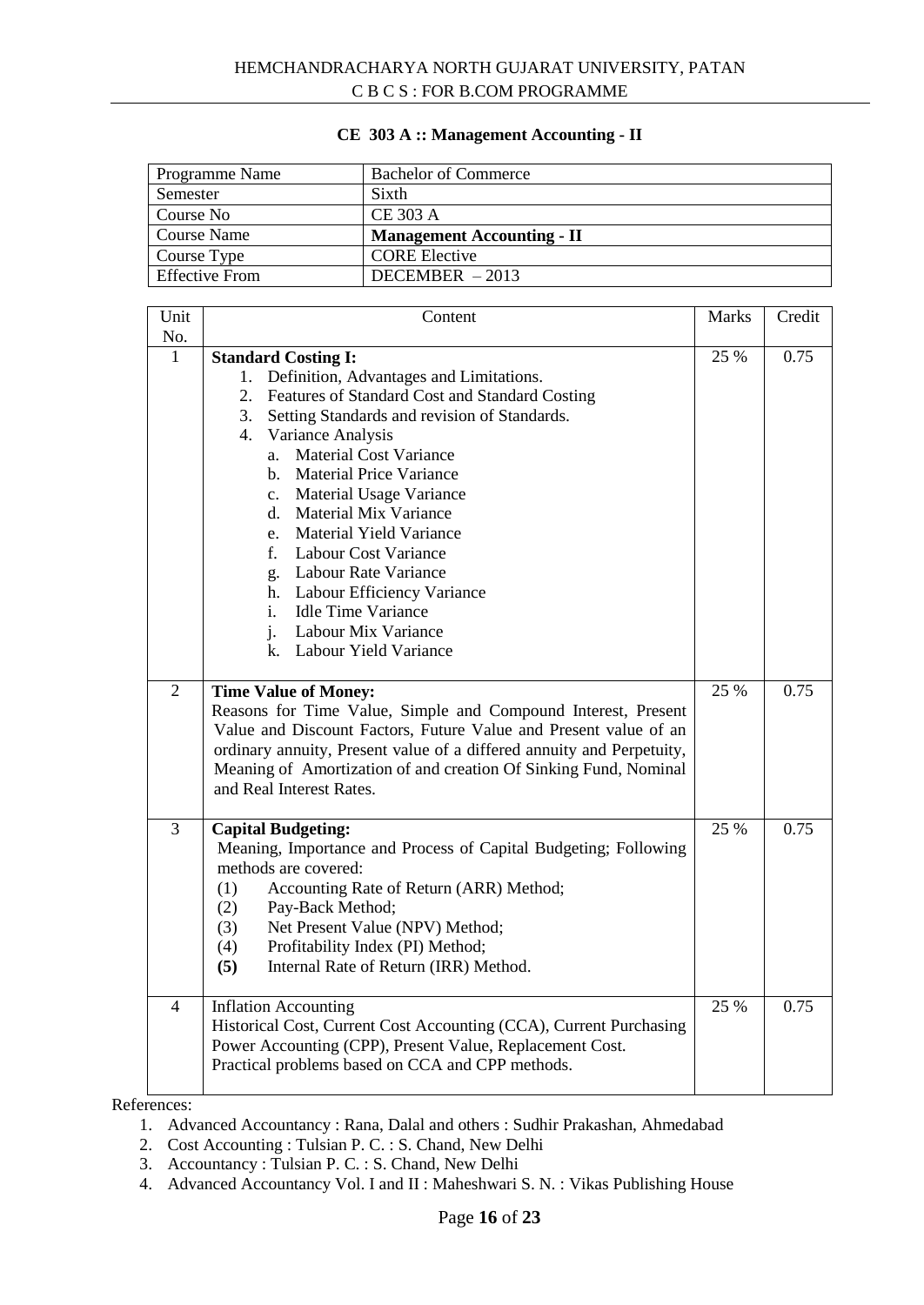# **CE 304 A :: Auditing - II**

| Programme Name | <b>Bachelor of Commerce</b> |
|----------------|-----------------------------|
| Semester       | Sixth                       |
| Course No      | <b>CE 304 A</b>             |
| Course Name    | <b>Auditing - II</b>        |
| Course Type    | <b>CORE Elective</b>        |
| Effective From | $DECEMBER - 2013$           |

| Unit           | Content                                                                              | <b>Marks</b> | Credit |
|----------------|--------------------------------------------------------------------------------------|--------------|--------|
| $\rm No.$      |                                                                                      |              |        |
| $\mathbf{1}$   | <b>Company Audit</b>                                                                 | 25 %         | 0.75   |
|                | Importance of Memorandum, articles, prospectus, minute                               |              |        |
|                | book, preliminary contract                                                           |              |        |
|                | Issue of shares at premium and at discount, issue of right<br>$\bullet$              |              |        |
|                | shares, issue of bonus shares, issue of shares for the                               |              |        |
|                | consideration other than cash                                                        |              |        |
|                | Redemption of preference shares and debentures, conversion<br>$\bullet$              |              |        |
|                | of debentures in to shares, forfeiture of shares                                     |              |        |
|                | Audit of share transfer                                                              |              |        |
| $\overline{2}$ | <b>Auditor's Report and Certificate</b>                                              | 25 %         | 0.75   |
|                | Meaning and importance of auditor's report                                           |              |        |
|                | Difference between auditor's report and certificate<br>$\bullet$                     |              |        |
|                | Kinds of auditor's report, Specimen of qualified report<br>$\bullet$                 |              |        |
|                | Use of words "True and Fair" In the report                                           |              |        |
|                | $CARO - 2003$                                                                        |              |        |
| 3              | Divisible profit and depreciation                                                    | 25 %         | 0.75   |
|                | Divisible profit                                                                     |              |        |
|                | Meaning and importance of profit<br>$\circ$                                          |              |        |
|                | Determination of profit and it's problem<br>$\circ$                                  |              |        |
|                | Debatable<br>points<br>regarding<br>divisible<br>profit<br>$\circ$                   |              |        |
|                | (Depreciation, capital gain, capital loss, past revenue                              |              |        |
|                | lost, past profit and transfer to reserve)                                           |              |        |
|                | Auditor's duty regarding divisible profit<br>$\circ$                                 |              |        |
|                | Depreciation                                                                         |              |        |
|                | Provisions of the company law and Auditor's duty<br>$\circ$                          |              |        |
| $\overline{4}$ | Investigation                                                                        | 25 %         | 0.75   |
|                | difference<br>Meaning<br>and<br>need,<br>audit<br>between<br>and                     |              |        |
|                | investigation                                                                        |              |        |
|                | Investigation in following cases<br>$\bullet$<br>For purchase of business<br>$\circ$ |              |        |
|                | For granting loan                                                                    |              |        |
|                | $\circ$<br>In case of declining profit<br>$\circ$                                    |              |        |
|                | In case of suspected fraud<br>O                                                      |              |        |
|                | Audit program of.                                                                    |              |        |
|                | Hospitals run by public charitable trust                                             |              |        |
|                | <b>Educational institutes</b>                                                        |              |        |
|                | Commercial bank                                                                      |              |        |
|                | Manufacturing company                                                                |              |        |
|                |                                                                                      |              |        |

- 1. Advanced Accountancy : Rana, Dalal and others : Sudhir Prakashan, Ahmedabad
- 2. Auditing University Edition : Arun Jha : TAxxman Publication
	- 3. Auditing Thery and Practice : N. K. Sharma : Shree Niwas Publication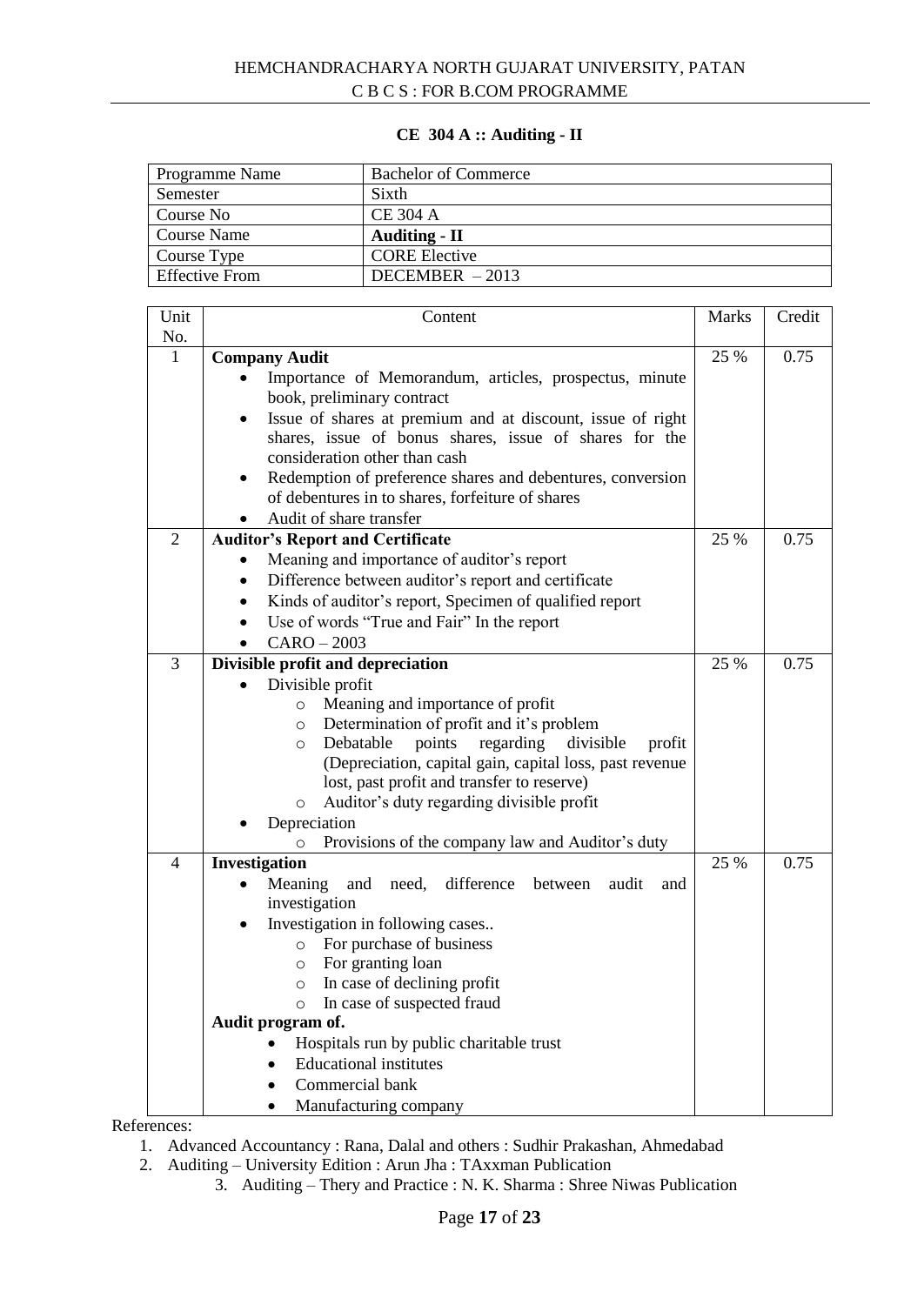## **CE 303 B :: Fundamentals of Statistics - V**

| Programme Name        | <b>Bachelor of Commerce</b>           |
|-----------------------|---------------------------------------|
| Semester              | Sixth                                 |
| Course No             | <b>CE 303 B</b>                       |
| Course Name           | <b>Fundamentals of Statistics - V</b> |
| Course Type           | <b>CORE Elective</b>                  |
| <b>Effective From</b> | $DECEMBER - 2013$                     |

| Unit           | Content                                                                                                                                                                                                                                                                                                                                                                                                                                                                                                                                                                      | <b>Marks</b> | Credit |
|----------------|------------------------------------------------------------------------------------------------------------------------------------------------------------------------------------------------------------------------------------------------------------------------------------------------------------------------------------------------------------------------------------------------------------------------------------------------------------------------------------------------------------------------------------------------------------------------------|--------------|--------|
| No.            |                                                                                                                                                                                                                                                                                                                                                                                                                                                                                                                                                                              |              |        |
| $\mathbf{1}$   | Analysis of Variances and Design of Experiments.<br>Analysis of Variances for one-way and two-way classifications,<br>Need for design of experiments, Fundamental principles of design of<br>experiment, Lay-out, Construction, Analysis, Advantages and<br>disadvantages of the basic designs (CRD, RBD and LSD), missing<br>plot techniques and estimates of one and two missing observation in<br>case of RDB and LSD.<br>(Results and numeric examples should be asked)                                                                                                  | 50 %         | 1.50   |
| $\overline{2}$ | Co-relation and Regression.<br>Co-relation between two variables, Mathematical definition of r,<br>proof of the result $-1 \le r \le 1$ , Effect of change of origin and scale<br>on r, Bi-variate table and co-relation co-efficient, Spearman's rank<br>correlation, co-efficient (with proof), correlation of co-efficient<br>when x and y are independent variates, Regression between two<br>variables, Derivation of two lines of regression, properties of<br>Regression co-efficient, Standard error of estimate of y and x<br>(Examples and result should be asked) |              | 0.75   |
| $\overline{3}$ | <b>Statistical Inference</b><br>Estimation<br>$\bullet$<br>Characteristics of a good estimator (only definitions),<br>Estimation of parameters by the Maximum Likelyhood<br>method (estimation of parameters of Binomial, Poisson and<br>Normal distribution only)<br>Test of Statistical Hypothesis.<br>$\bullet$<br>Simple, Composite, Null and alternative Hypothesis, Type -<br>I and Type - II errors, Critical Region, Power function and<br>power os a test, Calculation of the power of a test involving<br>Binomial, Poisson and Normal distributions.              | 25 %         | 0.75   |

- 1. Fundamentals of Statistics : D. N. Elhance
- 2. Introduction to Statistics : Weatherburn
- 3. Experiments Design : Cochran & Cox
- 4. Mathematical Statistics : G. R. Desai and G. M. Patel (Gujarati)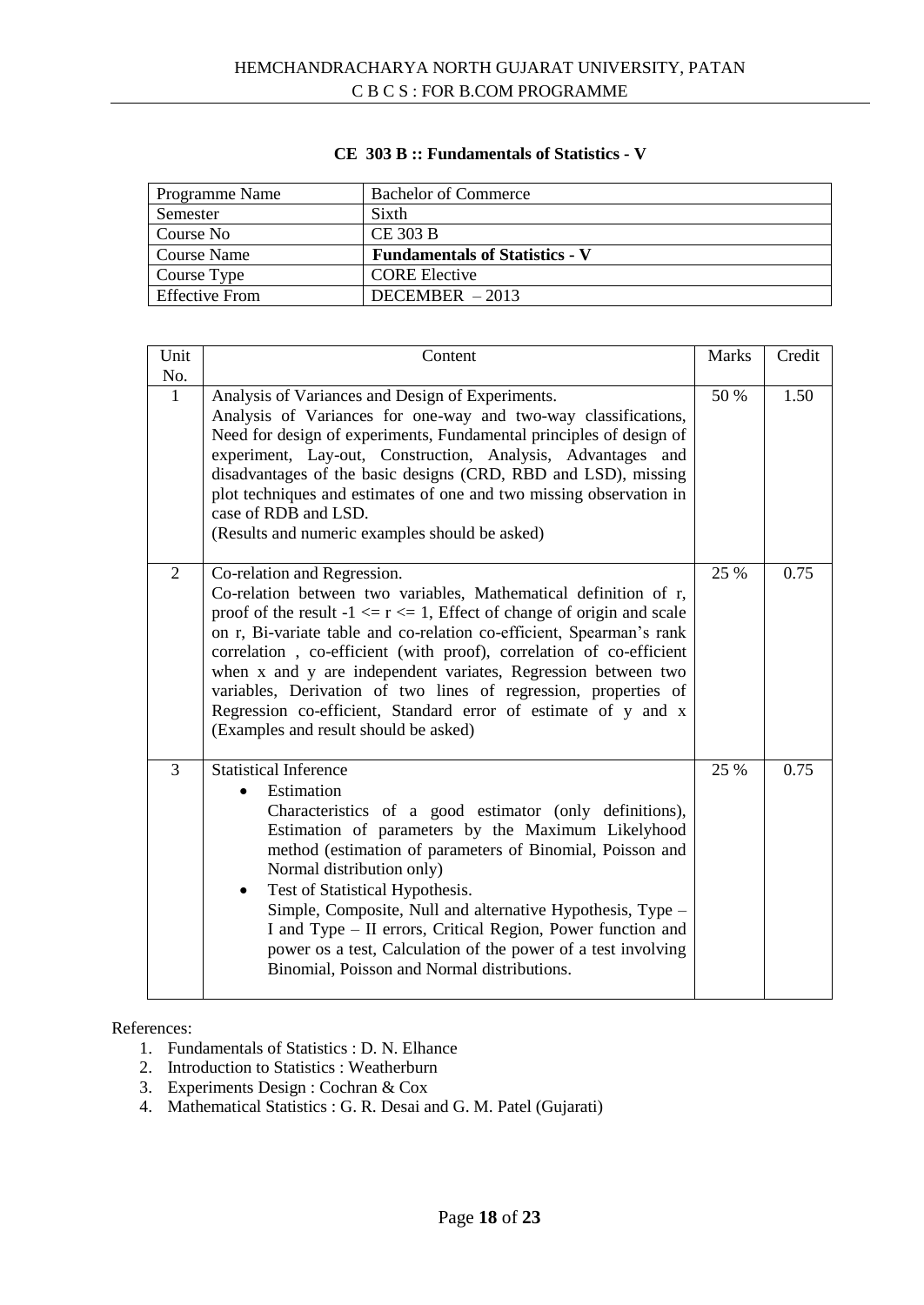## **CE 304 B :: Fundamentals of Statistics - VI**

| Programme Name        | <b>Bachelor of Commerce</b>            |
|-----------------------|----------------------------------------|
| Semester              | Sixth                                  |
| Course No             | <b>CE 304 B</b>                        |
| Course Name           | <b>Fundamentals of Statistics - VI</b> |
| Course Type           | <b>CORE</b> Elective                   |
| <b>Effective From</b> | $DECEMBER - 2013$                      |

| Unit           | Content                                                                                                                                                                                                                                                                                                                                                                                                                                                                                      | <b>Marks</b> | Credit |
|----------------|----------------------------------------------------------------------------------------------------------------------------------------------------------------------------------------------------------------------------------------------------------------------------------------------------------------------------------------------------------------------------------------------------------------------------------------------------------------------------------------------|--------------|--------|
| No.            |                                                                                                                                                                                                                                                                                                                                                                                                                                                                                              |              |        |
| $\mathbf{1}$   | Inventory Control.<br>Introduction, Meaning, Various definitions. (e. g. Demand, Buffer<br>stock, Lead Time etc.) Inventory costs, Advantages, Disadvantages,<br>Classical economic order quantity models when demand is known<br>for (i) Without shortages (ii) Finite production rate and (iii) With<br>shortages (Assumption, Derivation of results and Examples of<br>Models should be asked)                                                                                            | 25 %         | 0.75   |
| 2              | Transportation Problem.<br>Meaning, Definition, Uses and Mathematical form of the TP,<br>Obtaining the initial feasible solution by North-West corner rule and<br>Vogel's approximation method, Testing the optimality of the initial<br>basic feasible solution by MODI method.                                                                                                                                                                                                             | 25 %         | 0.75   |
| $\overline{3}$ | Assignment Problem.<br>Meaning, Definition, Uses and variant of the TP, Method of solving<br>an assignment problem - Complete Enumeration method, Simples<br>method, Transportation method (Complete description of these three<br>methods with its limitation in real life situation), Hungarian<br>Assignment Method (HAM) with examples for balanced and<br>unbalanced assignment problem (Minimization and Maximization<br>case), Dual of the Assignment Problem, Examples.              | 25 %         | 0.75   |
| $\overline{4}$ | Multiple and Partial Correlation and Regression.<br>Introduction of Multiple and partial correlation and regression 9to be<br>studied for only three variables), Distribution of three variates,<br>Determination of regression coefficient, equation to regression plane<br>(with derivation), Properties of residuals, Variance of a residuals,<br>Derivation of multiple correlation coefficient, Derivation of partial<br>correlation coefficient. (Examples and result should be asked) | 25 %         | 0.75   |

- 1. Fundamentals of Statistics : D. N. Elhance
- 2. Introduction to Statistics : Weatherburn
- 3. Experiments Design : Cochran & Cox
- 4. Mathematical Statistics : G. R. Desai and G. M. Patel (Gujarati)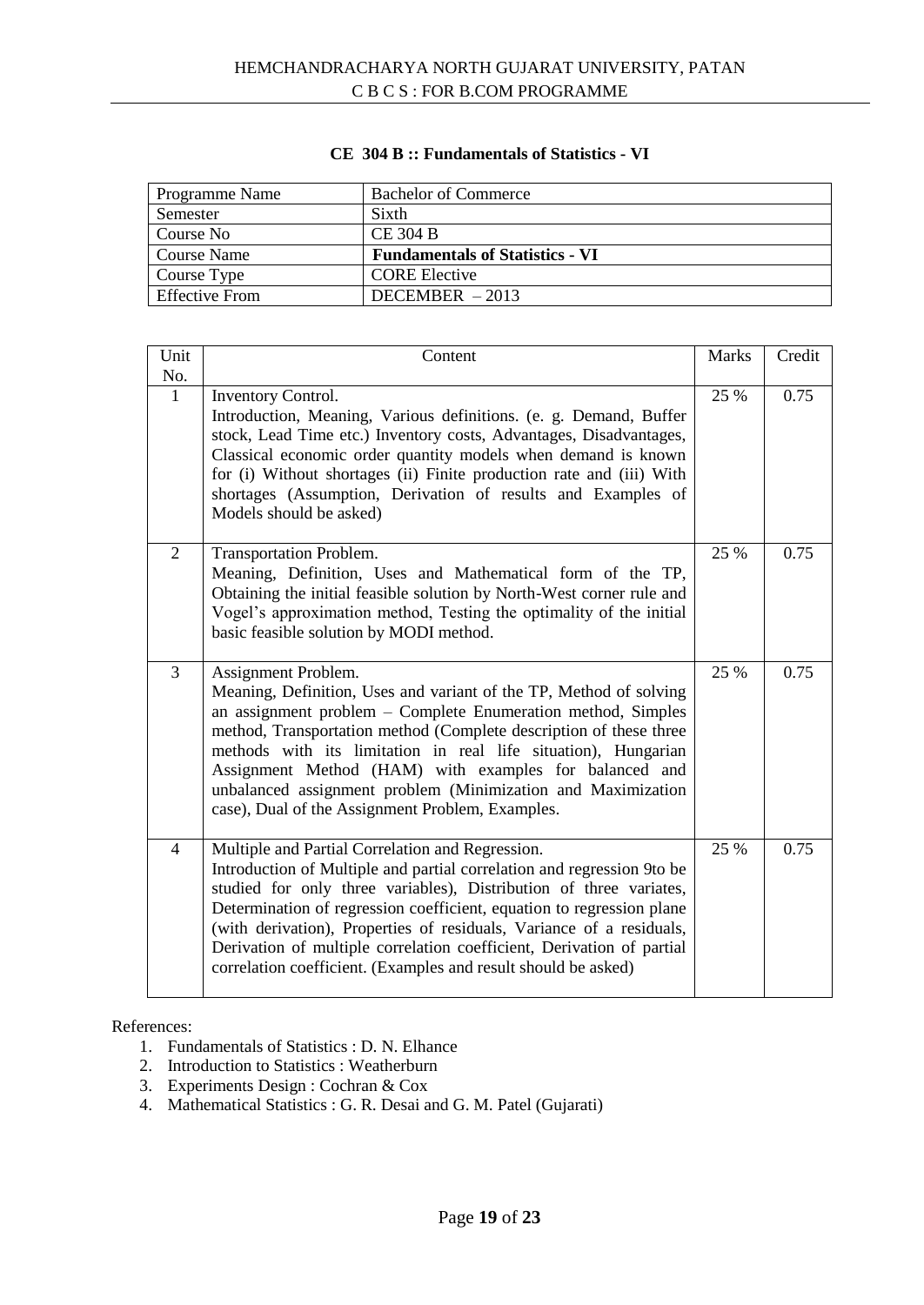# **CE 303 C :: International Marketing**

| Programme Name        | <b>Bachelor of Commerce</b>    |
|-----------------------|--------------------------------|
| Semester              | Sixth                          |
| Course No             | CE 303 C                       |
| Course Name           | <b>International Marketing</b> |
| Course Type           | <b>CORE</b>                    |
| <b>Effective From</b> | DECEMBER $-2013$               |

| Unit<br>No.    |              | Content                                                                                                                                                                                                                                                                        | <b>Marks</b> | Credit |
|----------------|--------------|--------------------------------------------------------------------------------------------------------------------------------------------------------------------------------------------------------------------------------------------------------------------------------|--------------|--------|
| 1              | A            | International Marketing: Meaning, Necessities, Distinction between<br>national and International marketing, International marketing<br>decision. International marketing environment.                                                                                          | 25 %         | 0.75   |
|                | B            | International Pricing: International Pricing objectives, Factors<br>affecting to International Pricing, International Pricing methods,<br>Information required for International Pricing, Steps for International<br>Pricing.                                                  |              |        |
| $\overline{2}$ | A            | International Trading companies: Role of state trading corporation in<br>International trade, Objectives of state trading corporation, Import<br>procedure, Export procedure.                                                                                                  | 25 %         | 0.75   |
|                | B            | International cultural Environment: Meaning of culture, Components<br>of culture, International cultural matters related to consumer<br>behavior, steps to determine proper marketing concept in relation to<br>culture, social and cultural effects among business marketing. |              |        |
| $\overline{3}$ | A            | International Market Promotion and personal selling: tools of<br>International Market promotion, Personal selling: meaning, methods<br>of personal selling in international marketing, process of personal<br>selling.                                                         | 25 %         | 0.75   |
|                | $\mathbf{B}$ | International Brand: Meaning of Brand, Brand value and Brand<br>strategies, International concept of brand, Brand value equation,<br>Brand evaluation, Benefits and limitation of Brand.                                                                                       |              |        |
| $\overline{4}$ | $\mathbf{A}$ | International packing and Labeling: Packing in International<br>Marketing,<br>International<br>standards<br>for<br>packing,<br>Technical<br>consideration for packing, packing in developing countries, measures<br>to reduce packing cost, Developing in packing.             | 25 %         | 0.75   |
|                | $\bf{B}$     | International Advertising: Meaning, Strategically problems of<br>International Marketing. Media of advertising, International trend for<br>advertisement, Regulation and controlling on advertisement.                                                                         |              |        |

- 1. International Marketing: S.C.Jain, CBS publication.
- 2. International Marketing: Charullium, Himalaya Publication.
- 3. International Marketing: P.K.Vasudev, Excell books.
- 4. Marketing Management: Kumar prakasan.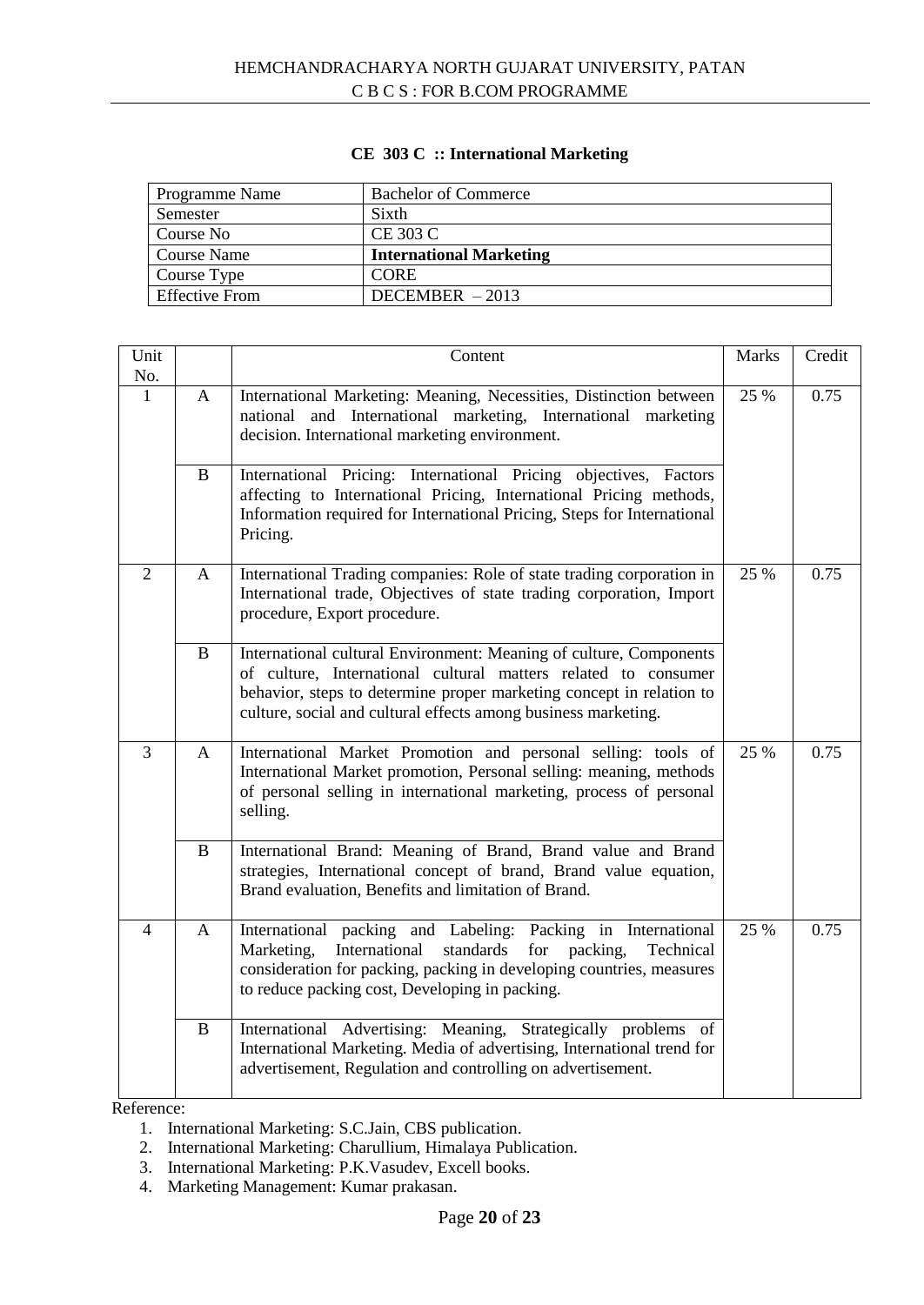# **CE 304 C :: Stress Management**

| Programme Name        | <b>Bachelor of Commerce</b> |
|-----------------------|-----------------------------|
| Semester              | Sixth                       |
| Course No             | CE 304 C                    |
| Course Name           | <b>Stress Management</b>    |
| Course Type           | <b>CORE Elective</b>        |
| <b>Effective From</b> | DECEMBER $-2013$            |

| Unit<br>No.    |              | Content                                                                                                                                                                  | <b>Marks</b> | Credit |
|----------------|--------------|--------------------------------------------------------------------------------------------------------------------------------------------------------------------------|--------------|--------|
| $\mathbf{1}$   | A            | Stress: Meaning and concept of stress, How to identify that you are<br>in stress, stress and time management. Sources of stress Dimension<br>of stress. Types of stress, | 25 %         | 0.75   |
|                | B            | Burnout: meaning, possibility of burnout, method to avoid burnout,<br>difference between stress and burnout.                                                             |              |        |
| $\overline{2}$ | $\mathsf{A}$ | Stress Causes and effects: Causes of stress, Effects of stress, How<br>does stress affects performance,                                                                  | 25 %         | 0.75   |
|                | B            | <b>Tips</b><br>Job<br>unemployment<br>for<br>loss<br>and<br>stress,<br>managing<br>Unemployment stress, Strategies for coping with stress.                               |              |        |
| 3              | $\mathsf{A}$ | Stress Management: Tips for stress Management, Tips for relaxation<br>techniques, cognitive Behavioral therapy,                                                          | 25 %         | 0.75   |
|                | B            | Tips for bringing laughter, Relaxation and other techniques. The<br>basic of quick relief from stress.                                                                   |              |        |
| $\overline{4}$ | A            | Measures to overcome stress: Meditation techniques, yoga, massage<br>therapy, coping with stress of work, How to stop worrying.                                          | 25 %         | 0.75   |
|                | B            | Relax techniques for anxiety relief, Relaxation exercises and tips,<br>steps for starting a meditation practice,                                                         |              |        |

Books suggested:

- 1. Stress Management: Prof. P.M. Shah –Kumar Prakasan
- 2. Stress Management: B.S.Shah prakasan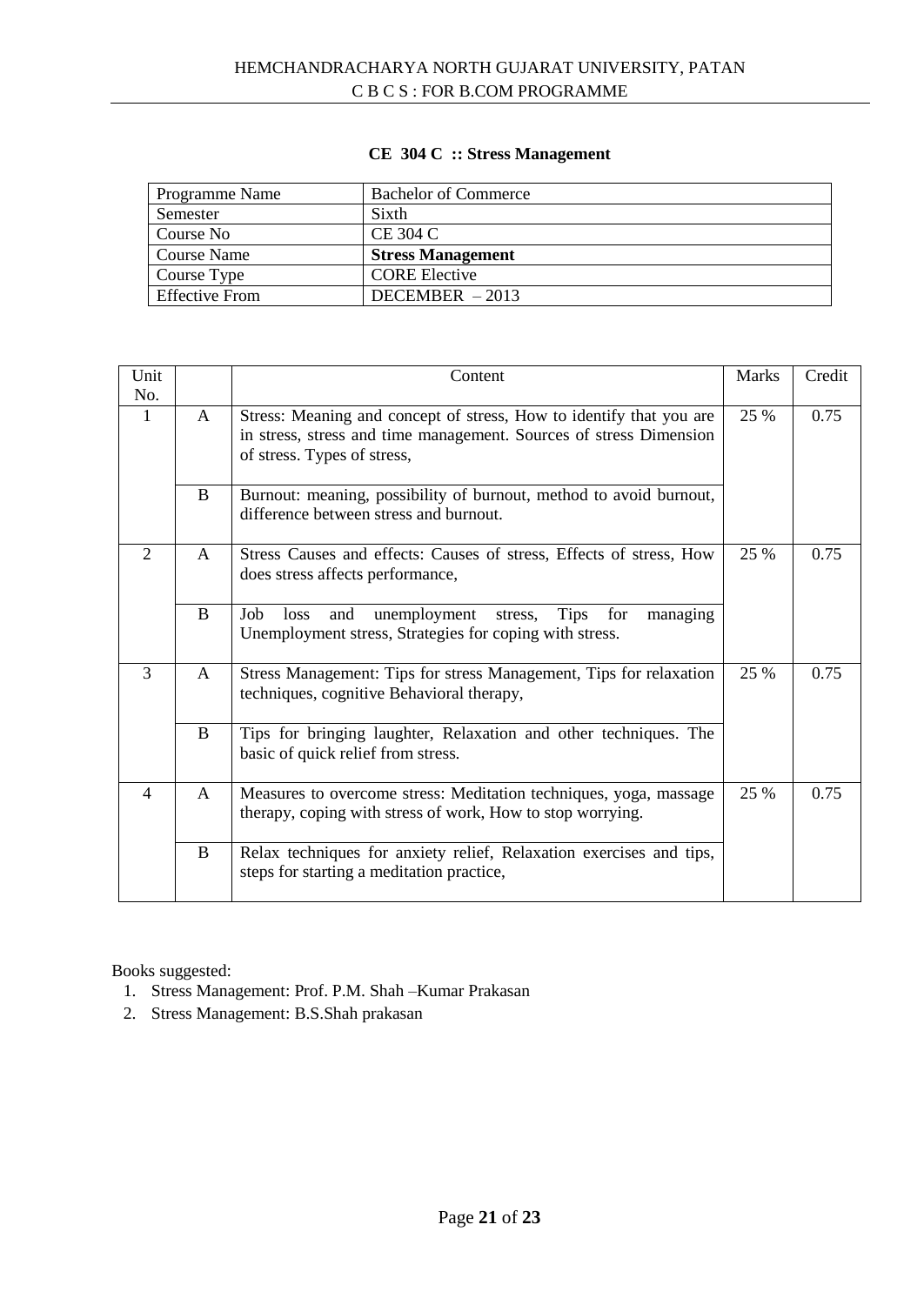# **FC 302 A :: General Knowledge – IV**

#### (World Level)

| <b>Programme Name</b> | <b>Bachelor of Commerce</b>   |
|-----------------------|-------------------------------|
| Semester              | Fifth                         |
| Paper No.             | FC 302 A                      |
| <b>Course Name</b>    | <b>General Knowledge – IV</b> |
| Course Type           | <b>FOUNDATION</b>             |
| <b>Effective From</b> | December $-2013$              |

| Unit | Content                                                                                                | $\frac{0}{0}$ | Credit |
|------|--------------------------------------------------------------------------------------------------------|---------------|--------|
| No.  |                                                                                                        |               |        |
|      | 1. General Knowledge (Gujarat)                                                                         | 100           | 3.0    |
|      | 2. General Knowledge (India)                                                                           |               |        |
|      | 3. General Knowledge (World)                                                                           |               |        |
|      | All the points covered by the 'Navneet General Knowledge<br>(Gujarati), Navneet Publication, Ahmedabad |               |        |

#### References :

- 1. Navneet General Knowledge (Gujarati), Navneet Publication, Ahmedabad
- 2. General Knowledge book, Liberty Publication, Ahmedabad
- 3. Gujarat Government web site for General Knowledge Quiz
- 4. Any other book of General Knowledge

Structure of University Examination (70 Marks : 2 Hours)

**70 small questions one marks each are to be asked. Answer may be in one or two words.**